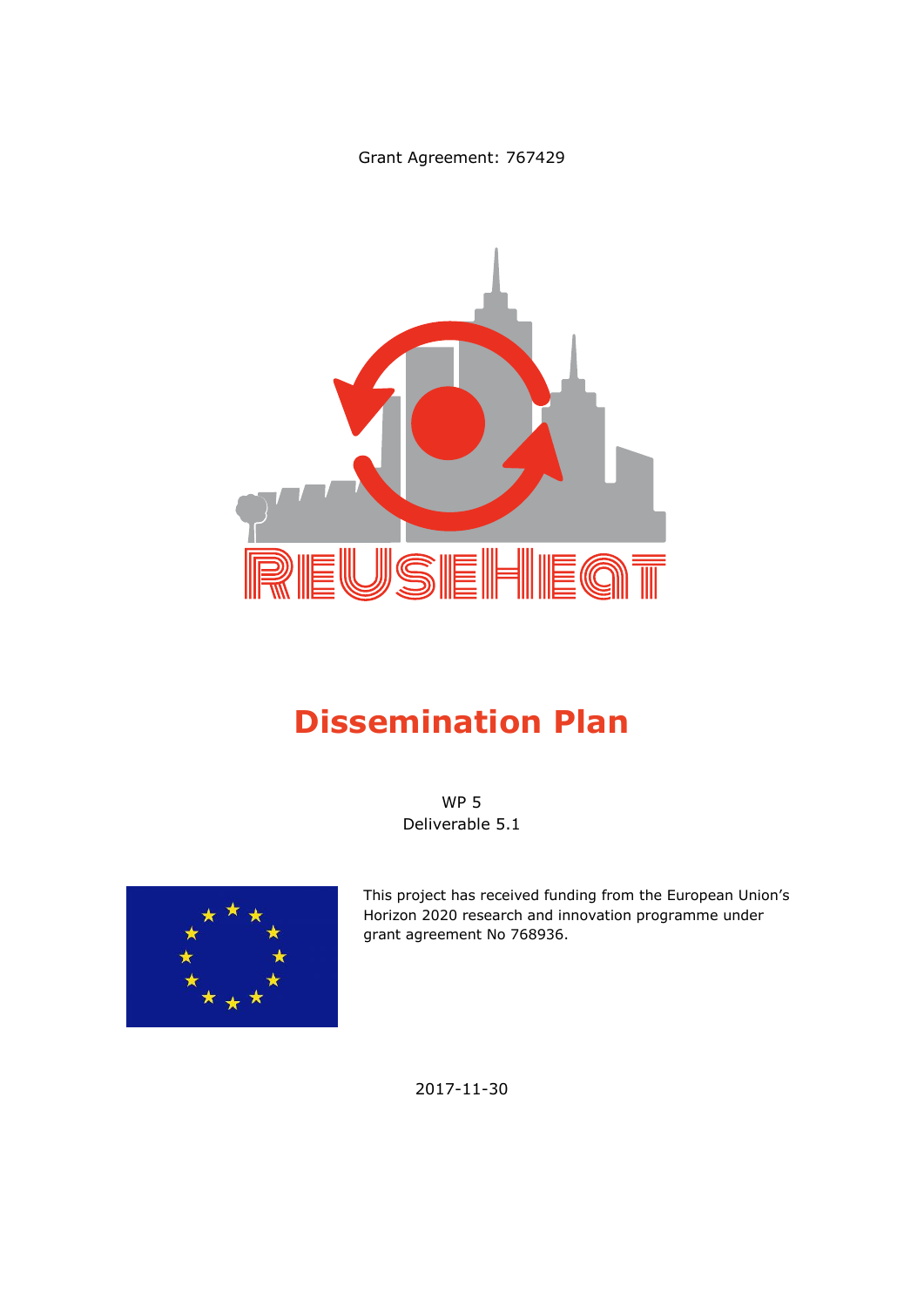Document history and validation

This page is used to follow the deliverable production from its first version until it is approved by the Coordinator. Please give details in the table below about successive releases.

| When     | Who                     | <b>Comments</b> |
|----------|-------------------------|-----------------|
| 20171109 | <b>EHP</b>              | V1.0            |
| 20171113 | <b>IVL</b> review       | V1.1            |
| 20171127 | <b>EHP</b>              | V1.3            |
| 20171129 | IVL and AAU review      | V1.4            |
| 20171130 | <b>EHP</b> finalisation | V1.5            |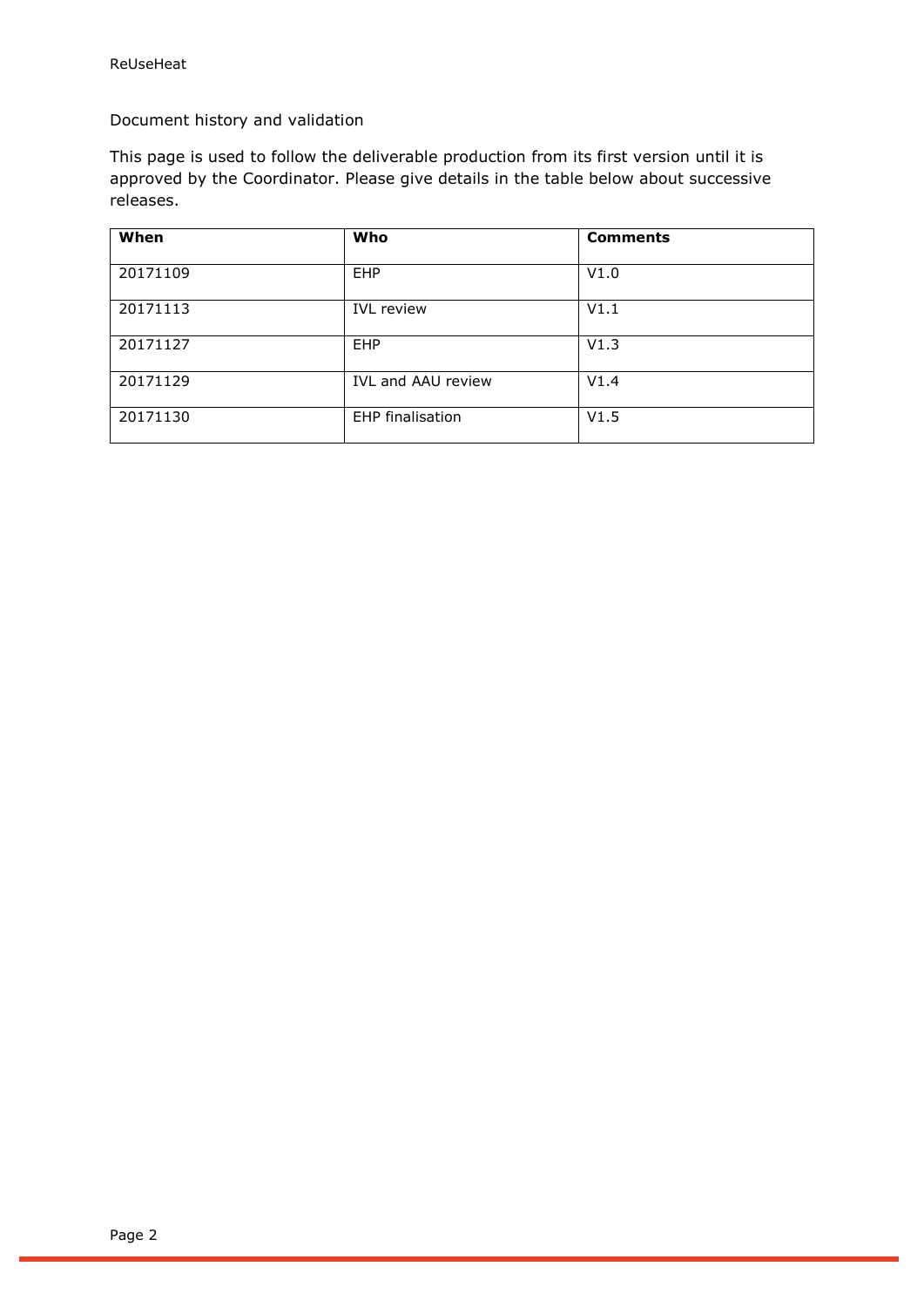| Authors: | Alessandro Provaggi, Euroheat & Power |  |
|----------|---------------------------------------|--|
|          | Kerstin Eigert, Euroheat & Power      |  |
|          | Dana Popp, Euroheat & Power           |  |
|          | Sofia Lettenbichler, Euroheat & Power |  |
| Contact: | Cours St Michel 30a, Box E            |  |
|          | 1040 Brussels                         |  |
|          | Belgium                               |  |
|          | Email: dhcplus@euroheat.org           |  |

Deliverable No. D.5.1: Dissemination plan (other, public)



This project has received funding from the European Union's Horizon 2020 research and innovation programme under grant agreement No 768936. The sole responsibility for the content of this document lies with the authors. It does not necessarily reflect the opinion of the funding authorities. The funding authorities are not responsible for any use that may be made of the information contained herein.

ReUseHeat website: [www.reuseheat.eu](http://www.reuseheat.eu/)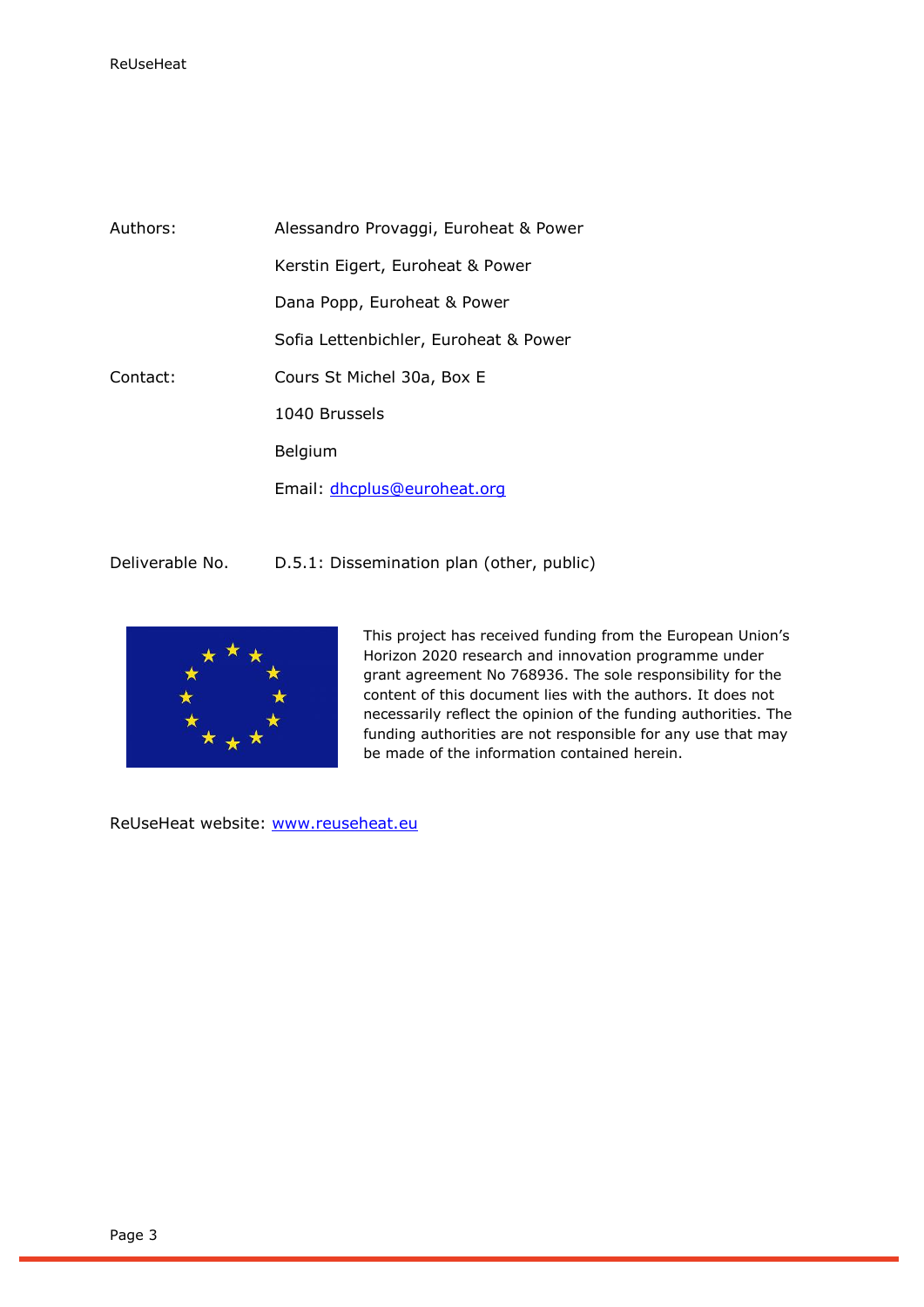# Summary

This Dissemination Plan (DP) is a deliverable of the Recovery of Urban Excess Heat - ReUseHeat Project, which is funded by the European Union's Horizon 2020 Programme under Grant Agreement 767429. The deliverable 5.1 is defined as a "Dissemination Plan" in the Grant Agreement, however as dissemination and communication are closely linked and often executed in conjunction, the plan covers both areas.

In Work Package 5 (WP5) the ReUseHeat consortium will put in place a communication and dissemination infrastructure which will be maintained throughout the project. The DP defines this strategy and details all the outreach activities to be carried out by the project partners under WP5 as Task 5.1. Communication Campaign, Task 5.2. Dissemination and Task 5.3. Advisory Board and Stakeholders group set-up and engagement. The work will be carried out throughout the project lifetime (October 2017 to September 2021).

Examples of activities to be implemented as part of the tasks are: defining the project visual identity, designing and producing project promotional materials, ensuring online presence, publications, organising and contributing to events as well as interacting with stakeholders.

A first version of the DP will be ready at month 2 of the project so that all ReUseHeat partners have information relevant to WP5 and their expected contributions over the project lifetime.

All activities carried out in WP5 will be evaluated in relation to the objectives and deliverables set up. If necessary the dissemination and communication strategy can be adjusted and lessons will feed into the next wave of communication. At month 46, a final version of the DP along with a report of the undertaken activities will be formally submitted to the European Commission.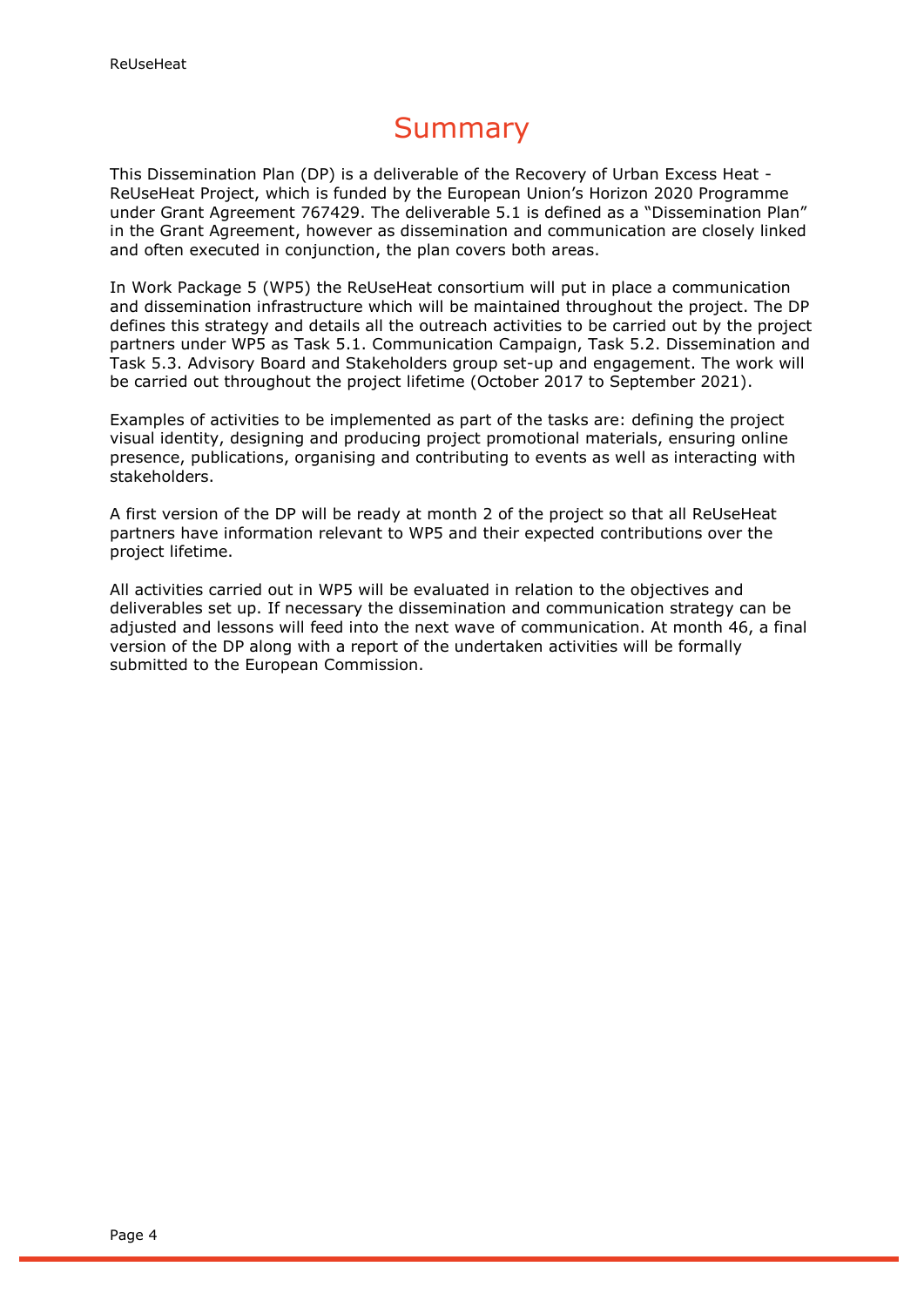# **Table of Contents**

| 1.                         |        |  |  |  |
|----------------------------|--------|--|--|--|
| 2.                         |        |  |  |  |
| 3.<br>3.1.<br>3.2.<br>3.3. |        |  |  |  |
| 4.                         |        |  |  |  |
| 5.<br>5.1.<br>5.2.         |        |  |  |  |
| 6.<br>6.1.<br>6.2.<br>6.3. |        |  |  |  |
|                            |        |  |  |  |
|                            |        |  |  |  |
|                            |        |  |  |  |
|                            | 7.1.2. |  |  |  |
|                            | 7.1.3. |  |  |  |
|                            | 7.1.4. |  |  |  |
|                            | 7.1.5. |  |  |  |
|                            | 7.1.6. |  |  |  |
| 7.2.                       |        |  |  |  |
| 7.3.                       |        |  |  |  |
| 7.4.                       |        |  |  |  |
| 7.5.                       |        |  |  |  |
|                            | 7.5.1. |  |  |  |
|                            | 7.5.2. |  |  |  |
|                            | 7.5.3. |  |  |  |
|                            | 7.5.4. |  |  |  |
|                            | 7.5.5. |  |  |  |
|                            |        |  |  |  |
|                            |        |  |  |  |
| 8.                         |        |  |  |  |
| 9.                         |        |  |  |  |
| 9.1.                       |        |  |  |  |
|                            |        |  |  |  |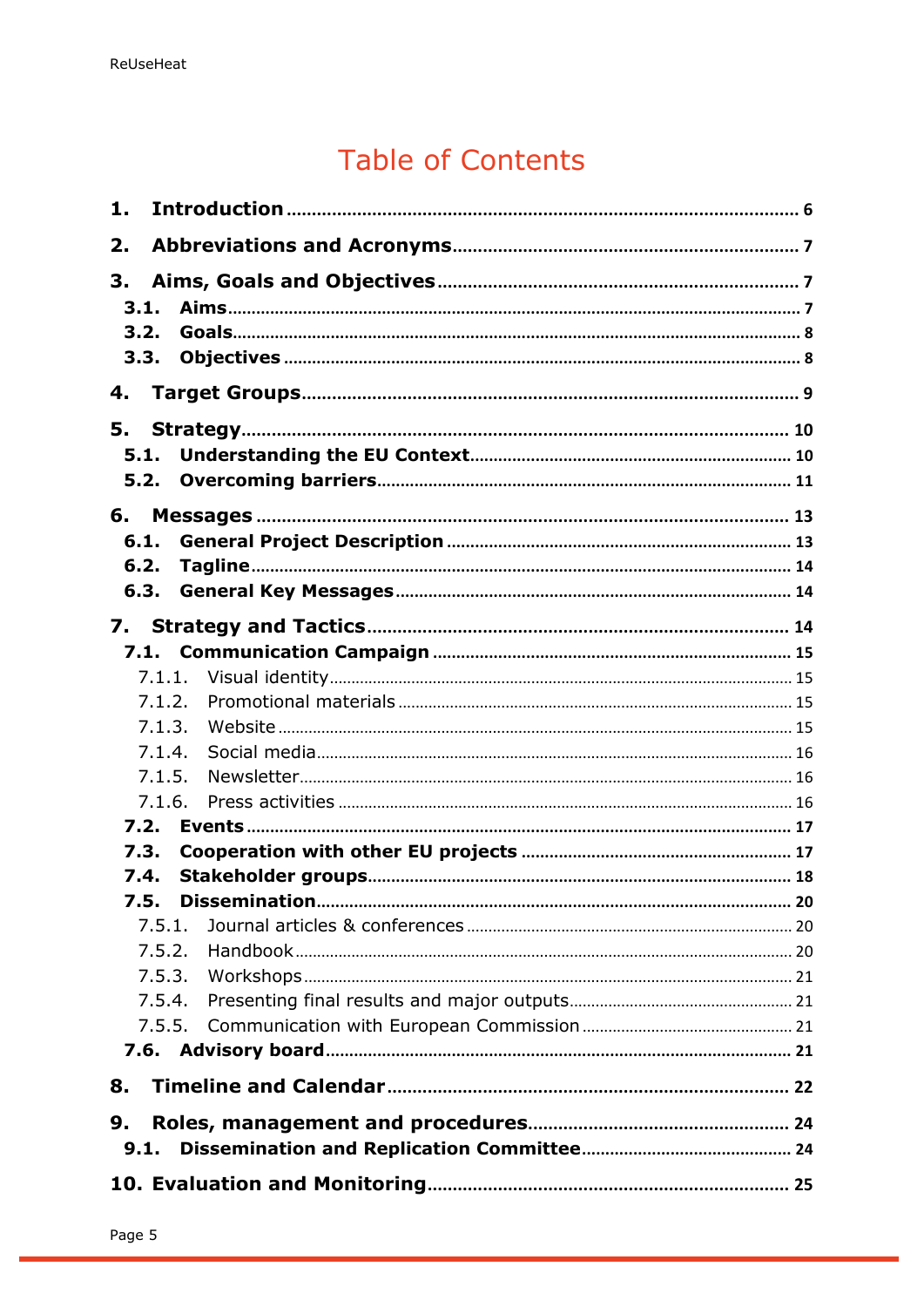# <span id="page-5-0"></span>**1. Introduction**

The Dissemination Plan lays out the strategy that the ReUseHeat project partners will employ to disseminate and communicate its activities and results to the outside world and details the activities to be carried out. The strategy aims to guarantee that knowledge generated will be made available to the widest audience to optimise its exploitation potential and later opportunity for market uptake. It also aims to promote project visibility.

Dissemination is interpreted as the activities undertaken to transfer knowledge generated in the project. Dissemination of results will be done to the scientific community, municipalities as well as professional audiences.

Communication activities aim to raise awareness of the project's importance and results among target groups like the media, the general public, policy-makers, the industry etc. This outreach aims at communicating beyond the research and demonstration activities of ReUseHeat. The communication actions have a broader scope than project results and complement the dissemination activities.

The strategy and dissemination plan has been devised by Euroheat & Power who will coordinate it together with:

- IVL Svenska Miljoeinstitutet AB (IVL)
- London School of Economics and Political Science (LSE)
- Fundacion Cartif (CARTIF)
- Tractebel Engineering SA (TRACTEBEL)
- Hogskolan Halmstad (HU)
- Aalborg Universitet (AAU)
- Rina Consulting(RINA-C)
- Electricite de France (EDF)
- Metropole Nice Cote d'Azur (NCA)
- Metroul SA (METROUL)
- Veolia Energie Deutschland GMBH (VEND)
- Braunschweiger Versorgungs- Aktiengesellschaft & CO. KG (BS|ENERGY)
- Gas Natural SDG SA (GAS NATURAL)
- Dansk Fjernvarme Forening (DDHA)

The dissemination and communication activities will be carried out in WP5 and as WP leader EHP will manage the evaluation and monitoring. The tasks under this WP will be carried out throughout the whole project period from month 1 to month 48.

#### **The ReUseHeat project's Dissemination and Communication Plan**

The DP serves to plan the use of a diverse range of tactics to promote and market the whole ReUseHeat concept from vision to deployment. The plan will ensure that the project partners tailor the selection of channels and activities to fit the respective target group for optimum impact within the available budget and timeline.

An integrated communication strategy will be employed, where all channels support and complement one another.

As part of task 6.4 the project partners have established an information release process that ensures that dissemination activities do not hamper patent applications. The process is to mark all things that are confidential in a clear manner to avoid confusion. Confidential information will not be disseminated to a wider audience.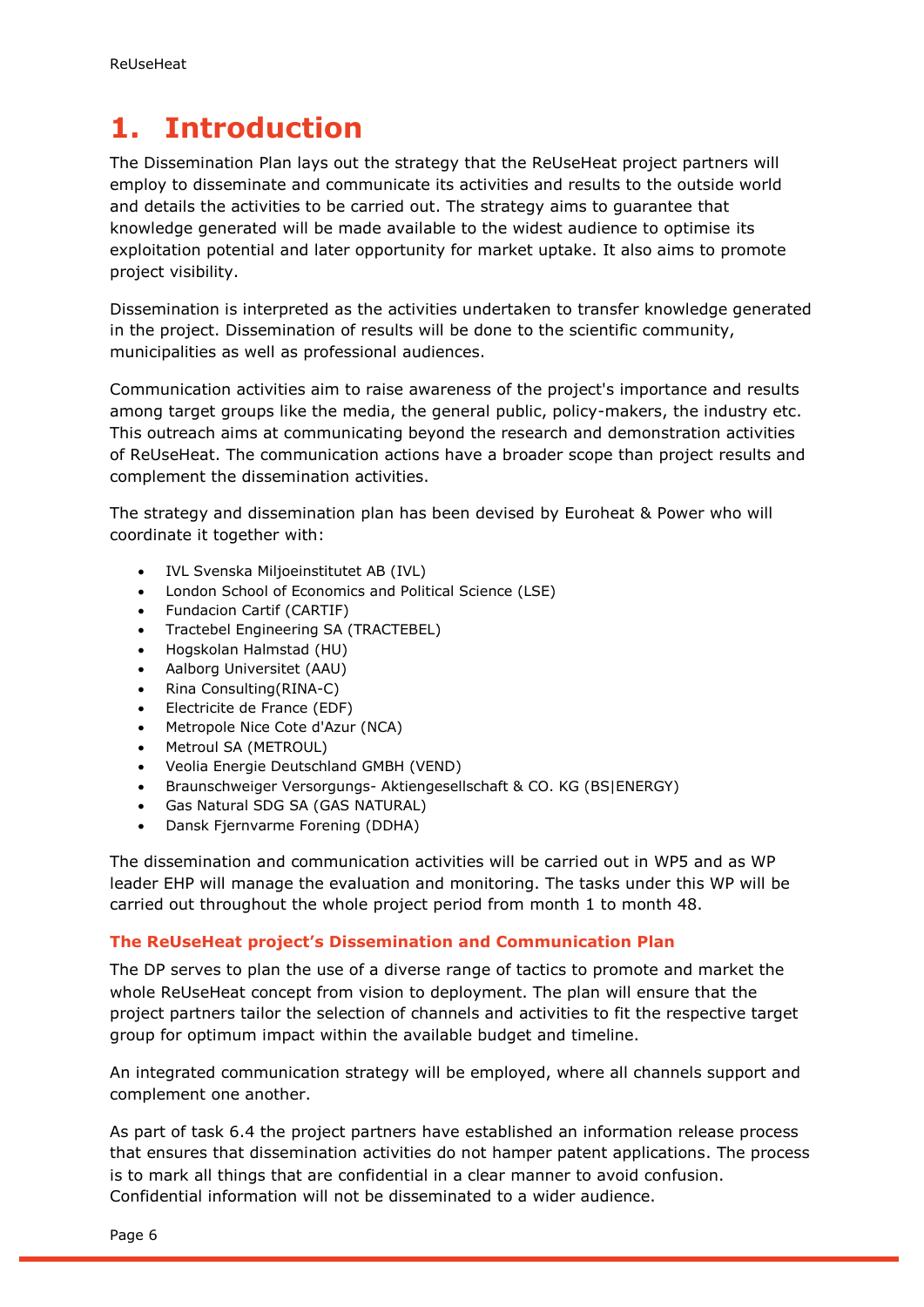The strategy described in the DP outlines concrete implementation measures to be taken with the aim of promoting the ReUseHeat project's objective, outcomes and main milestones, by detailing:

Aims, goals and objectives - Why to disseminate and communicate?

- **Target groups** to **whom** to disseminate and communicate?
- **Key messages What** to disseminate and communicate?
- **Strategy and tactics How** to disseminate and communicate?
- **Timeline and calendar When** to disseminate and communicate?
- **Roles and Responsibilities Who** will disseminate and communicate?
- **Evaluation and monitoring**  Impact assessment and monitoring

## <span id="page-6-0"></span>**2. Abbreviations and Acronyms**

- CA Consortium Agreement
- DP Dissemination Plan
- EC European Commission
- EU European Union
- DG Directorate General
- MEP Member of European Parliament
- WP Work Package

## <span id="page-6-1"></span>**3. Aims, Goals and Objectives**

There is enough excess energy produced in the EU to heat the EU's entire building stock. Still, despite of this potential, only a restricted number of small scale examples of urban waste heat recovery are currently present across the EU. ReUseHeat aims to demonstrate first of their kind advanced, modular and replicable systems that recover and reuse excess heat available at the urban level. Four large scale demonstrators will be deployed, monitored and evaluated during the project, showing the technical feasibility and economic viability of waste heat recovery and reuse from data centres (Brunswick), sewage collectors (Nice), cooling system of a hospital (Madrid) and underground station (Bucharest). The dissemination and communication aims, goals and objectives have been defined within this context.

### <span id="page-6-2"></span>**3.1. Aims**

The dissemination and communication strategy of the ReUseHeat project aims at maximising its impact by connecting the research and innovation activities performed under the other WPs to the public and professional audiences. It will aim to inform about technological knowledge gained and research outcomes within the ReUseHeat project,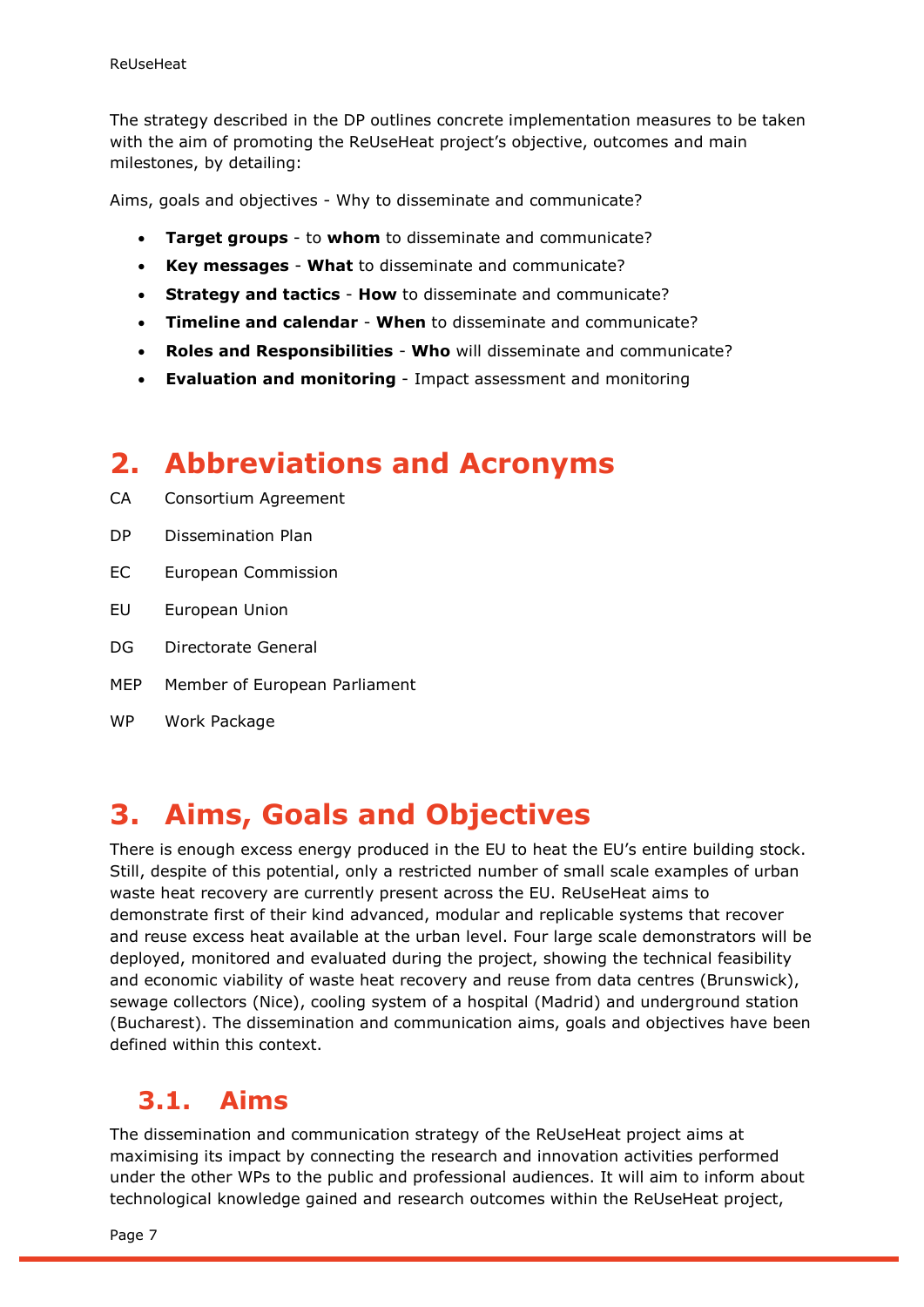demonstrating advanced, replicable and scalable systems for the recovery and reuse of excess heat from unconventional urban sources across Europe, and to increase awareness of the benefits of investing in these energy efficiency solutions.

# <span id="page-7-0"></span>**3.2. Goals**

In order to carry out the strategy, the following dissemination and communication goals have been defined:

- Creating awareness and raising interest to create a demand for urban waste heat recovery investments
- Fostering engagement to create an acceptance of urban excess heat recovery investments
- Accelerating the market uptake of the ReUseHeat solutions to facilitate implementation through a handbook that also outlines business models, contractual and legal arrangements, financing and technology solutions

## <span id="page-7-1"></span>**3.3. Objectives**

To achieve these goals a number of specific dissemination and communication objectives have been defined.

**Dissemination objectives**

- Make the ReUseHeat knowledge base and best practices available
- Increase the consortium's exploitation potential of the ReUseHeat solutions
- Facilitate to exploit ReUseHeat tools and innovations for stakeholders outside the project partnership
- Enable the use and replication of the ReUseHeat breakthroughs in further research

#### **Communication objectives**

- High visibility of ReUseHeat in the scientific community, amongst policy-makers, end-users and sister project audiences
- Raise public awareness about ReUseHeat achievements and on the role of district heating and cooling, and in particular waste heat recovery investments and exploitation
- Facilitate two-way exchanges on excess heat recovery with urban excess heat producers, such as operators of industrial plants, hospitals, metros, sewage networks and data centres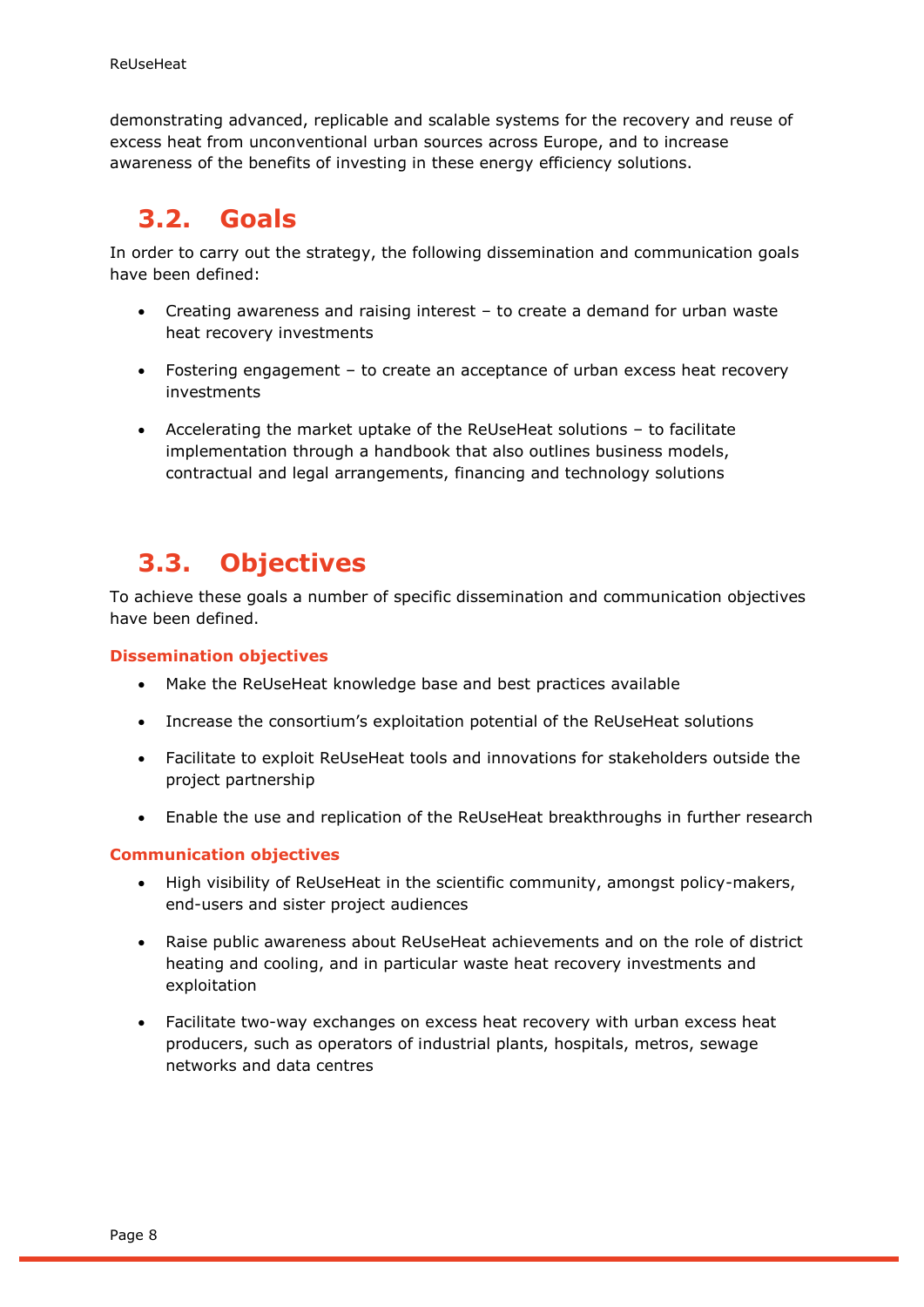# <span id="page-8-0"></span>**4. Target Groups**

The table below indicates the target groups and the stakeholders in the groups.

*Table 1. Target groups and stakeholder groups for dissemination and communication activities.* 

| <b>Target group</b>              | <b>Description</b>                                                                                                                                                                                                                                                                                                                                                     |  |  |  |
|----------------------------------|------------------------------------------------------------------------------------------------------------------------------------------------------------------------------------------------------------------------------------------------------------------------------------------------------------------------------------------------------------------------|--|--|--|
| Authorities and<br>policy-makers | Public authorities are committed to decarbonising the energy systems in urban<br>areas to meet targets set and are looking for innovative solutions, such as<br>ReUseHeat. Policy-makers are crucial to ensure a favourable legislative<br>framework on national and EU level to support the use of excess heat in heat<br>networks. Stakeholder groups include:       |  |  |  |
|                                  | City Councils and city planners                                                                                                                                                                                                                                                                                                                                        |  |  |  |
|                                  | Local and regional institutions<br>$\bullet$                                                                                                                                                                                                                                                                                                                           |  |  |  |
|                                  | EU and national institutions (EC representatives from various DGs,<br>MEPs)                                                                                                                                                                                                                                                                                            |  |  |  |
|                                  | Associations and networks at national and EU level with specific focus on<br>cities such as CELSIUS, Covenant of Mayors, EnergyCities etc.                                                                                                                                                                                                                             |  |  |  |
| Industry                         | A wide range of industry players are relevant target groups for ReUseHeat<br>project dissemination and communication, ranging from producers to network<br>operators and technology manufacturers. They are expected to support the<br>efficiency and compactness of the different components of the whole waste heat<br>recovery systems. Stakeholder groups include: |  |  |  |
|                                  | Energy companies, utilities and DHC network owners and operators                                                                                                                                                                                                                                                                                                       |  |  |  |
|                                  | Representatives of industry that could potentially provide waste heat<br>sources                                                                                                                                                                                                                                                                                       |  |  |  |
|                                  | Manufacturers / technology providers / consultants                                                                                                                                                                                                                                                                                                                     |  |  |  |
| Investors                        | They are crucial in putting in place adequate financing mechanism to support<br>future projects. Stakeholder groups include:                                                                                                                                                                                                                                           |  |  |  |
|                                  | Investment institutions                                                                                                                                                                                                                                                                                                                                                |  |  |  |
|                                  | Financing entities such as EIB and EC                                                                                                                                                                                                                                                                                                                                  |  |  |  |
| Scientific<br>community          | Researchers from multiple disciplines are interested in research advances and<br>technology innovation and are key to exploit synergies and advise during the<br>research, demonstration and exploitation activities. Stakeholder groups include<br>researchers in the following fields:                                                                               |  |  |  |
|                                  | Energy efficiency                                                                                                                                                                                                                                                                                                                                                      |  |  |  |
|                                  | District heating and cooling technologies and systems                                                                                                                                                                                                                                                                                                                  |  |  |  |
|                                  | Waste heat recovery                                                                                                                                                                                                                                                                                                                                                    |  |  |  |
|                                  | Business models and financing                                                                                                                                                                                                                                                                                                                                          |  |  |  |
|                                  | Other disciplines of relevance                                                                                                                                                                                                                                                                                                                                         |  |  |  |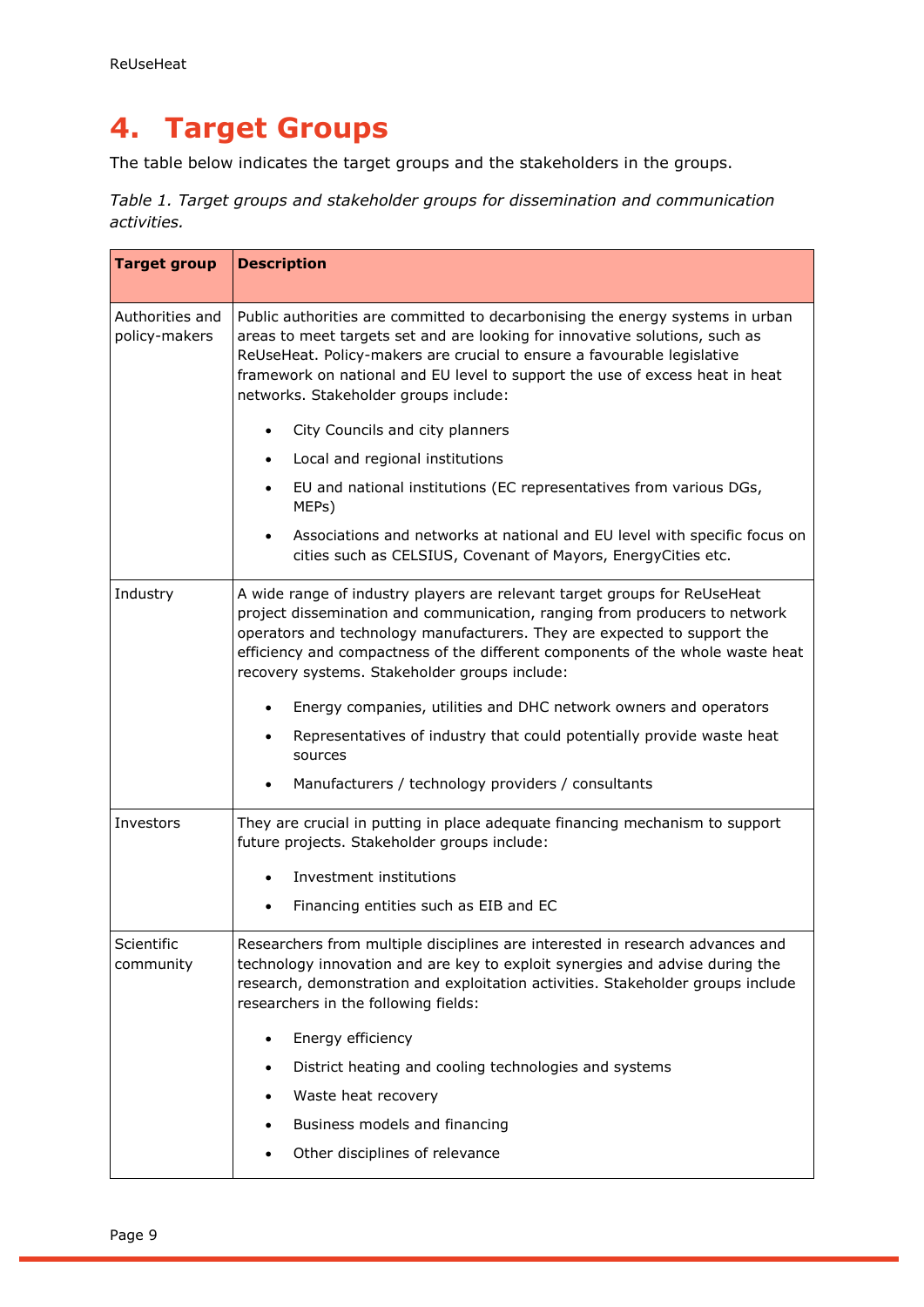| End users /<br>customers | They are key players providing their insights in the formulation and assessment<br>of the project results in terms of adoption of new technologies, adaptability for<br>the future, new business models, etc.<br>Heat customers and users of recovered heat<br>$\bullet$ |
|--------------------------|--------------------------------------------------------------------------------------------------------------------------------------------------------------------------------------------------------------------------------------------------------------------------|
| General public           | The objective is not only to reach out to but also to engage the general public to<br>prompt dialogues and encourage two-way exchanges, making the project<br>accessible to a non-expert audience, such as:<br>FU citizens<br>Civil society                              |

# <span id="page-9-0"></span>**5. Strategy**

The dissemination and communication outreach strategy have been divided into four phases:

- Awareness phase (M1-M10): focus is on awareness raising before there are any project results
- Engagement phase (M11-M36): focus is engagement and dissemination of project results
- Forward looking phase (M36-M48): focus on next steps and continuation of project results
- Sustainability phase (after the end of the grant period): focus on maintaining communication channels after the end of the project

## <span id="page-9-1"></span>**5.1. Understanding the EU Context**

In February 2016, the European Commission (EC) published the EU's strategy towards sustainable heating and cooling. This strategy includes a number of actions to decarbonise the heating and cooling sectors, which are grouped into four clusters:

- Renovation of building stock
- Increase of renewables' share
- Recovery of waste energy
- Enhancement of the users' awareness and involvement

Within the cluster of actions related to the recovery of waste energy, district heating and cooling solutions play a major role, since the amount of waste heat available could be exploited to cover the needs of buildings in urban areas.

Current studies on district heating and cooling expansion have focused on the quantification of available industrial waste heat volumes. It is shown that in the EU the amount of heat wasted by industries in the form of hot water or flue gases is sufficient to cover 100% of EU's heating needs. Since industrial sites are often located far from urban areas, only a part of this waste heat is at a reasonable distance from urban centres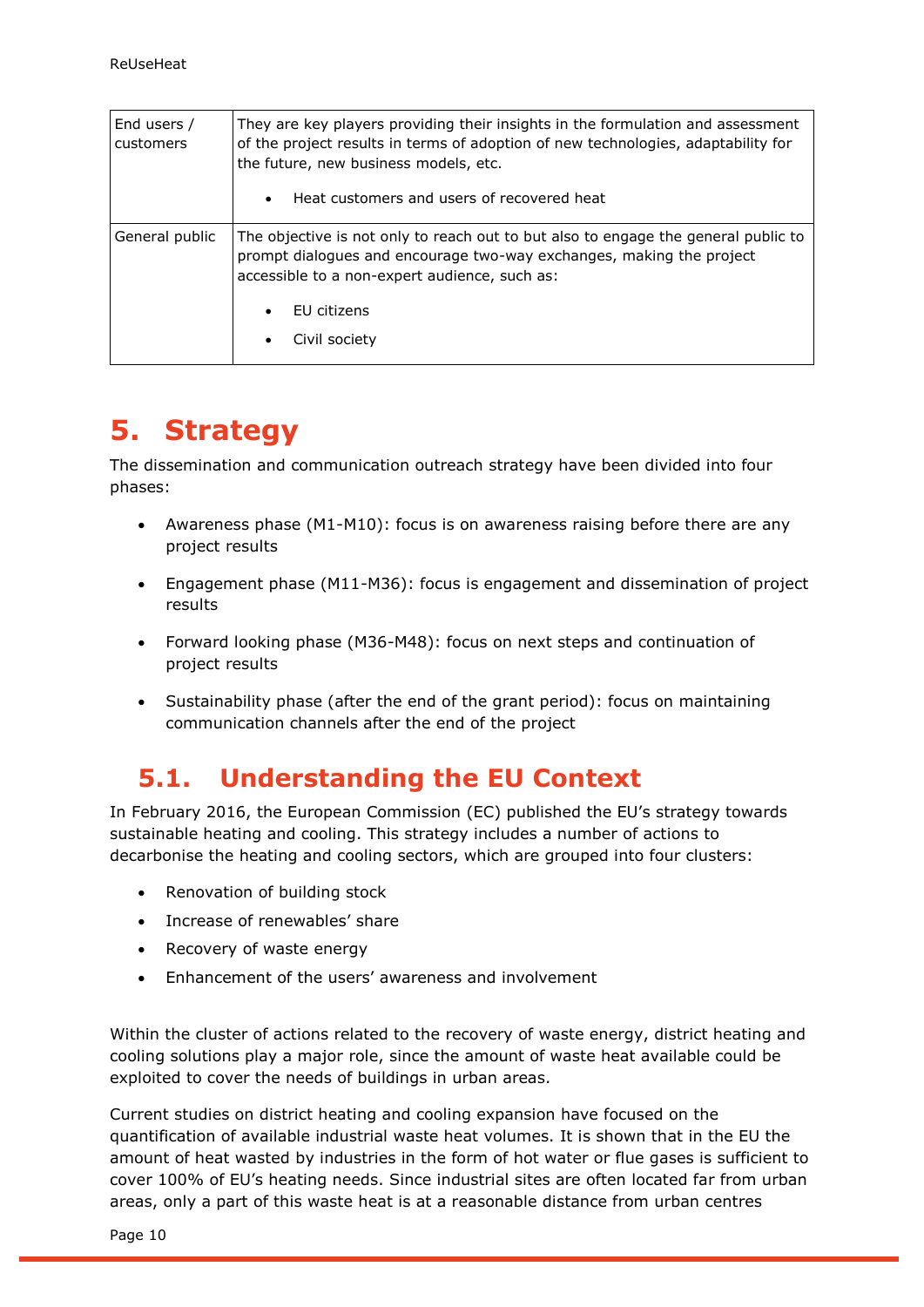where it could be recovered in district heating. More easily accessible, and still unexploited opportunities, lie in the recovery and reuse of low temperature waste heat from different urban sources such as: the transport sector, services buildings, sewage water networks, data centres, harbours, rivers, lakes and seawaters, electrical substations and other.

A large amount of waste heat is available in urban areas from aforementioned sources. This kind of heat sources are low enthalpy sources (around 20-40°C) and due to the proximity to the end-users, it could effectively be exploited to provide heating and cooling through individual systems as well as district heating and cooling networks.

This urban dimension of heating and cooling is crucial as it is estimated that 75% of EU citizens will live in urban areas in 2020, a share that will increase to 84% by 2050. Despite the potential of unconventional waste heat sources, only a restricted number of small scale examples of their use are available across the EU today.

# <span id="page-10-0"></span>**5.2. Overcoming barriers**

The aforementioned EU Heating and Cooling Strategy points out that the main barriers to the use of excess heat are:

- Lack of awareness and of information on the resource available
- Inadequate business models and incentives
- Lack of heat networks
- Lack of cooperation between industry and district heating companies

The ReUseHeat project tackles these barriers and the projects dissemination and communication activities will try to showcase the potential of excess heat. Additionally, this outreach will be a key component to support the outputs and deliverables related to business models and examples of cooperation between industry and district heating companies.

#### **Barrier: Lack of awareness and information**

One of the obstacles to create awareness and spread information about the possibilities to use excess heat is that many are unaware of what it actually means. The terms used in this context can be misleading or not generally understood. Therefore, the project partners will try to be consistent in what terminology to use within the outreach efforts of this project. The two terms **excess heat** and **waste heat** will be used interchangeably. Waste heat will be used because it is a well-established concept in the policy debate even though it may not always be the best term to use (see table below). Excess heat will additionally be used because it is a concept already established in communication for other projects in this area.

#### *Table 2: Overview of typical terms used*

| <b>Excess heat</b> | A term already used in communication on social media and for existing |
|--------------------|-----------------------------------------------------------------------|
|                    | projects such as Heat Roadmap Europe (HRE).                           |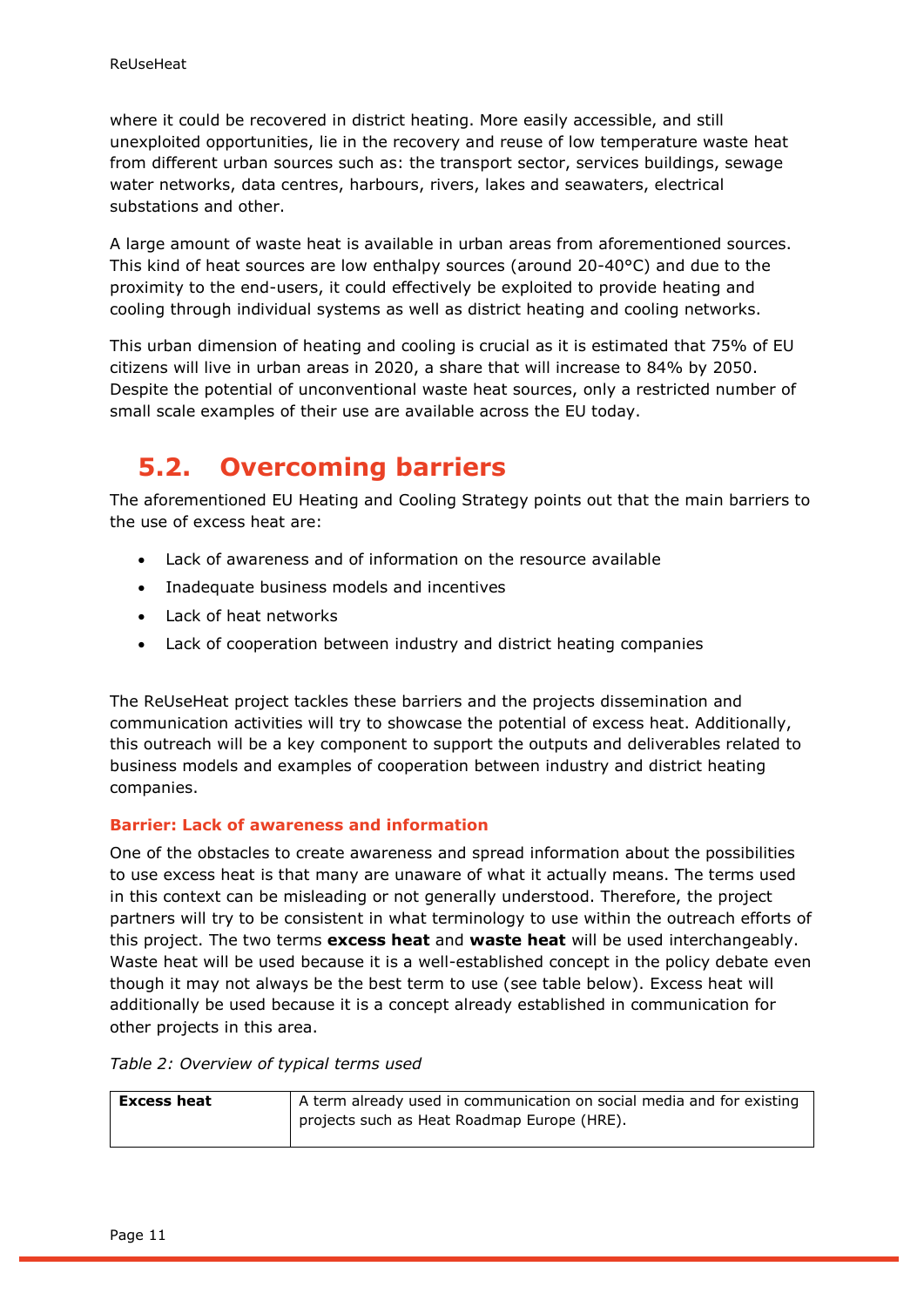| Waste heat                                                      | This term is commonly used in the context of energy policy, there is a<br>risk that it may be confused with waste-to-energy:<br>Is not seen as a (re) source<br>$\bullet$<br>May have a negative connotation<br>$\bullet$ |  |
|-----------------------------------------------------------------|---------------------------------------------------------------------------------------------------------------------------------------------------------------------------------------------------------------------------|--|
| <b>Surplus heat</b><br>Recoverable heat<br><b>Residual heat</b> | These terms are mostly used in technical and/or academic contexts<br>which may not be easily understood by a wider audience.                                                                                              |  |

Apart from applying consistency in language, the project communication and dissemination will additionally aim to overcome this barrier by sharing information about the potential of excess heat and explaining in full what it means. For this purpose, the project partners will communicate widely about the potential of excess heat through the work carried out in WP 1 - urban waste heat potential identification. Moreover, available figures from other relevant projects such as Stratego and Heat Roadmap Europe will be used to emphasize the potential of excess heat for the future system of heating and cooling in Europe. In this context, it will be important to include information about the energy and cost saving that can be realised in Europe by capturing excess heat and highlight how this heat source can play a very important role in decarbonising the heating and cooling sectors in Europe.

#### **Barrier: Inadequate business and incentives**

The dissemination and communication of the ReUseHeat project can support overcoming this barrier by including information about new business models tailored to urban waste heat recovery investments. The work carried out under WP 2 will focus, among other things, on the perspective of financial investors/donors and financial risks. Knowledge on how to evaluate the risk of these investments will be provided. Moreover, under this WP, guidelines will be provided to financial donors to help them evaluate the bankability of these investments. Inputs from WP3 and 4 with the potential sources of urban waste heat and their possible uses from WP1 will allow to communicate about replicability, modularity and scalability for urban waste heat investments

#### **Barrier: Lack of heat networks**

This barrier can be addressed through dissemination and communication by explaining how district heating and cooling works. Communication will address the latest innovations in district energy and its added value, with a focus on benefits for cities. Under WP 6 the most important results from WP1, WP2, WP3 and WP4 will be consolidated into a handbook on urban waste heat recovery investments. This handbook will highlight the best practice of how to transfer, replicate and scale-up local urban waste heat recovery projects. It will be distributed to important stakeholders such as policy makers (city council, local/ regional/national government), owners of urban facilities (owners of heat), investors, energy consultants, manufacturers and technological providers, energy companies and research/academia.

#### **Barrier: Lack of cooperation between industry and district heating companies**

The dissemination and communication of the ReUseHeat project can support overcoming this barrier by providing information on the costs and energy saving advantages for potential heat providers. Hands on information on how to implement urban excess heat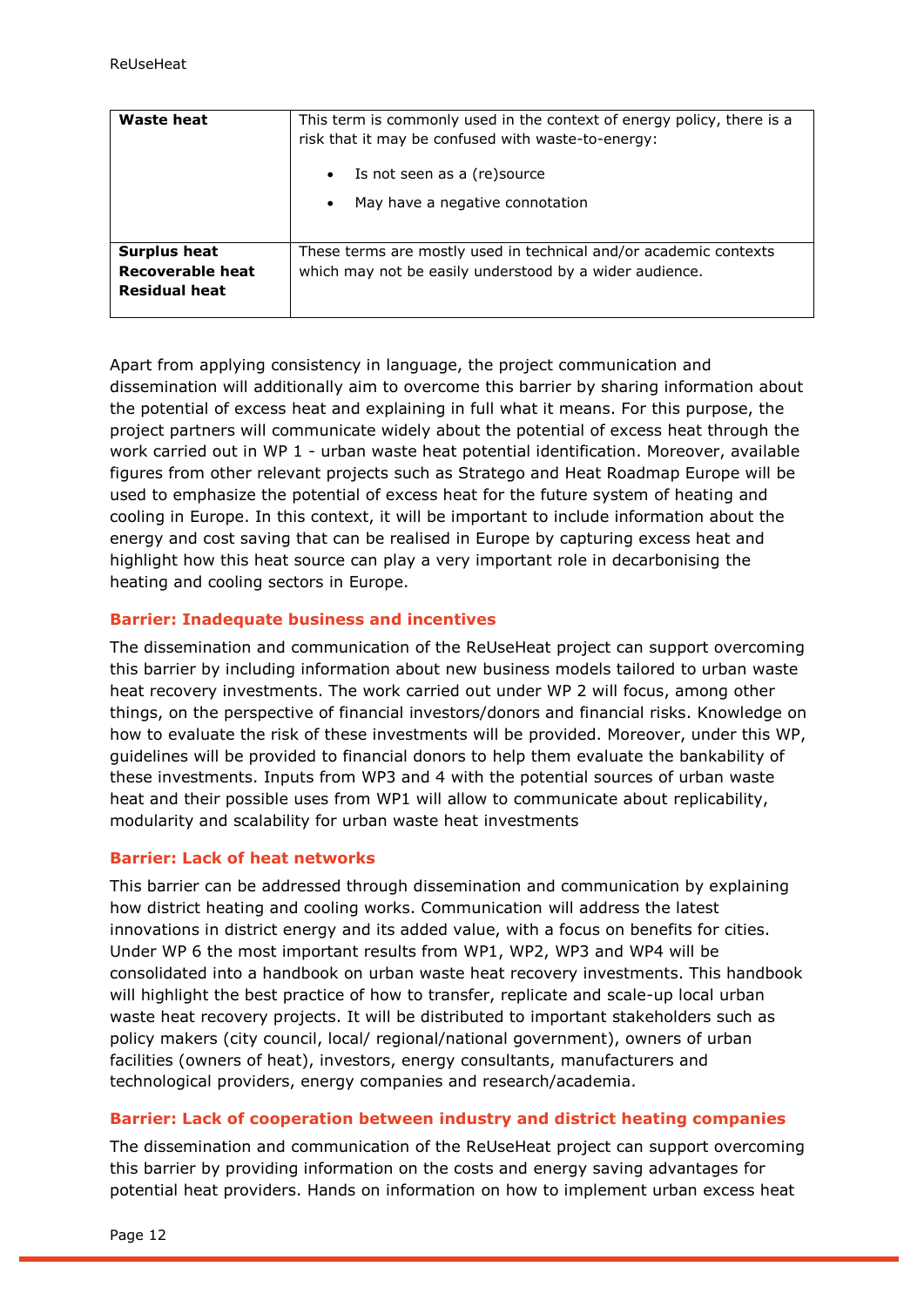recoveries will be provided in the handbook. To address this barrier stakeholders representing industry and district heating companies will need to be brought together and provided information about what works and what does not work according to previous experiences mainly carried out under WP 5.

# <span id="page-12-0"></span>**6. Messages**

In the initial phase of the project, information that should be included in key messages have been identified. Once the project progresses these messages will be updated and refined and shared with the whole consortium, for example once the stakeholder analysis is ready (D2.1).

The information that will be relayed to the target groups will include key messages carefully chosen and tied to all communication activities and materials. The content of the ReUseHeat communications is divided into two main categories:

- 1. The publication of the project research activities drafted in a way to be understood by non-specialists. This includes ReUseHeat objectives, activities and events.
- 2. Information about the public policy perspectives of the EU research and innovation funding. This includes ReUseHeat knowledge and its impact on the energy transition of the EU, its impact on everyday lives and future impacts on policy, industry and research.

## <span id="page-12-1"></span>**6.1. General Project Description**

This general project description may be further worked on and refined as the project evolves.

"There is enough waste energy produced in the EU to heat the EU's entire building stock; despite of this huge potential, only few small-scale examples of urban waste heat recovery are present across the EU. The objective of ReUseHeat is to demonstrate first of their kind advanced, modular and replicable systems enabling the recovery and reuse of excess heat available at the urban level.

ReUseHeat intends to overcome both technical and non-technical barriers to unlocking urban waste heat recovery projects and investments across Europe. There are four largescale demonstrators in the project, showing the technical feasibility and economic viability of excess heat recovery and reuse from data centres (Brunswick), sewage collectors (Nice), cooling system of a hospital (Madrid) and underground station (Bucharest). The experience from running the demonstrators and from other examples across the EU will be consolidated into a handbook that will provide guidance for investors and project developers and support future uptake of using excess heat. It will include innovative and efficient technologies and solutions, suitable business models and contractual arrangements, estimation of investment risk, bankability and impact of urban excess heat recovery investments and authorisation procedures.

ReUseHeat kicked off in October 2017 and will run for four years. It is funded by the European Union's Horizon 2020 Programme for Research and Innovation."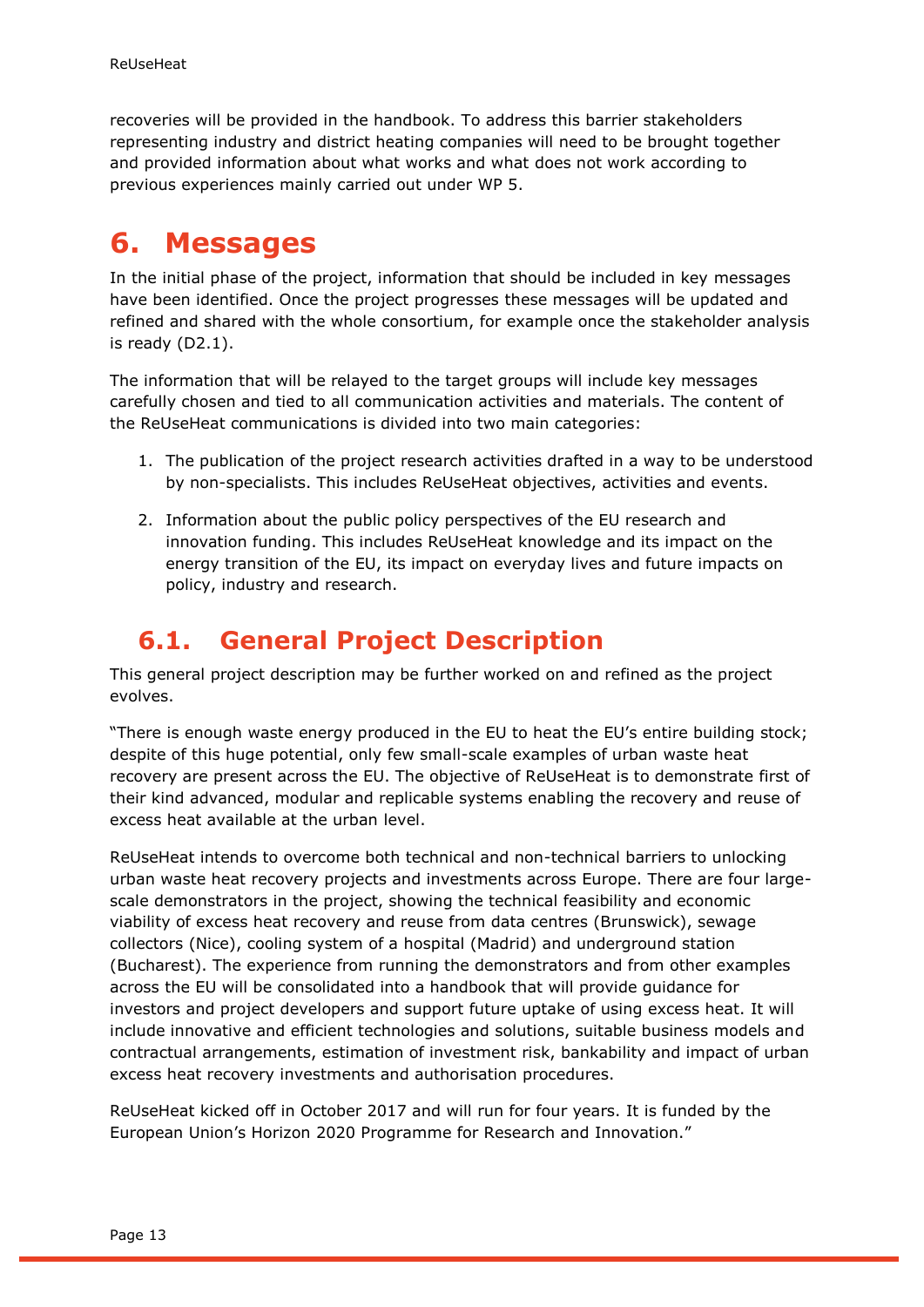## <span id="page-13-0"></span>**6.2. Tagline**

A tagline will be developed that will focus on the emotional angle: To stop wasting excess heat as it is a great untapped resource for solving our heating needs.

### <span id="page-13-1"></span>**6.3. General Key Messages**

A number of key messages will be developed and used in the dissemination and communication activities. Below are the first draft key messages that will be further refined and updated.

#### **Key message 1**

"What is waste heat? 'Waste heat or cold' means heat or cold which is generated as byproduct in the industrial or tertiary sector which would be dissipated unused in air or water without access to a district heating or cooling system."

#### **Key message 2**

"By recycling excess heat, low-carbon energy is used that would have been wasted otherwise."

#### **Key message 3**

"Recycling excess heat is a fundamental part of creating a smart city."

# <span id="page-13-2"></span>**7. Strategy and Tactics**

The ReUseHeat concept will be promoted and marketed from vision to deployment through the strategic use of a diverse range of tactics and tools. The selection of communication channels and activities will be tailored to fit the respective target group for optimum impact within the available budget and timeline.

An "integrated" communication strategy will be favoured, whereby all channels support and complement one another. In times of communication and information being available in abundance, targeted and individual communication will be favoured over mass outreaches when appropriate.

Besides dissemination communication activities to inform about technological knowledge gained and research outcomes, ReUseHeat will broadly relay information through the adoption of a large variety of distribution channels that will be targeted at professional and public audiences. These communication and dissemination activities will encourage two-way interactive exchanges, which will feed into the project work and encourage involvement and uptake of the ReUseHeat project by external parties.

A time plan for different communication activities per partner will be set up via an online form and updated by all partners. EHP will set up and maintain the list of activities and coordinate the strategic communication and dissemination activities of the whole consortium. Other project partners will contribute to the content of the online form.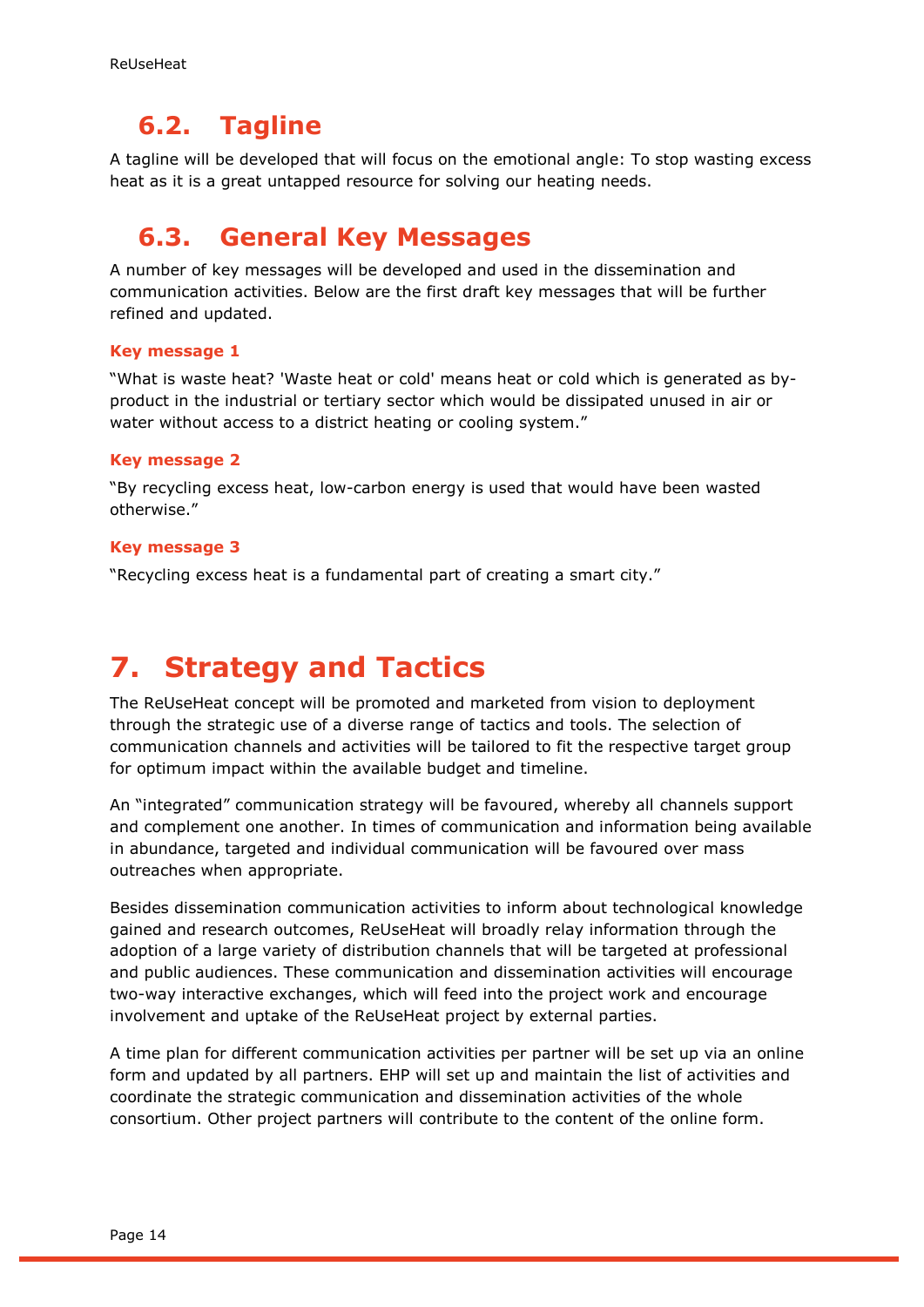# <span id="page-14-0"></span>**7.1. Communication Campaign**

The communication campaign will involve the work done under and the outputs from all other WPs, it will therefore run in parallel throughout the project. Other key results to be disseminated will be identified by the project coordinator and WP leaders and communicated timely to the communication and dissemination leader EHP.

### <span id="page-14-1"></span>**7.1.1. Visual identity**

A logo and visual identity will be created at the end of M2 to ensure brand consistency in all communication. Templates for project documents and deliverables and a reference PowerPoint presentation, will be produced at M2 according to the defined project graphic identity. After that, an identity kit handbook will be set up and distributed among project partners to ensure consistent project branding throughout the project's lifetime. Key features are:

- Logo (in high resolution and website use)
- Colour palette (with RGB and Pantone codes)
- Typography
- <span id="page-14-2"></span>• Instructions to correctly reference the funding source

### **7.1.2. Promotional materials**

Promotional materials will be designed to increase the project's visibility and they will display the EU emblem, the Horizon 2020 funding source and, if appropriate, a disclaimer. These materials will be produced by EHP by M5 and include:

- Factsheet
- Poster
- Roll-up banner

All project documentation will be made available on the project website. Priority will be given to circulate project documents in electronic format, in order to keep the environmental impact of dissemination activities low.

### **7.1.3. Website**

<span id="page-14-3"></span>A website centralising all information about the project will be designed following the project's visual identity. The website will be reachable under [www.reuseheat.eu](http://www.reuseheat.eu/) / / [https://reuseheat.eu.](https://reuseheat.eu/) The WP5 leader is responsible for setting it up and maintaining it until the ReUseHeat project ends. It will be delivered by M3 and its content will include:

- Information about the project
- Information about the consortium partners
- Descriptions about the demonstration sites
- Background information on excess heat recovery and usage
- Events
- Publications
- News and dynamic content (news updates) shared via social media channels.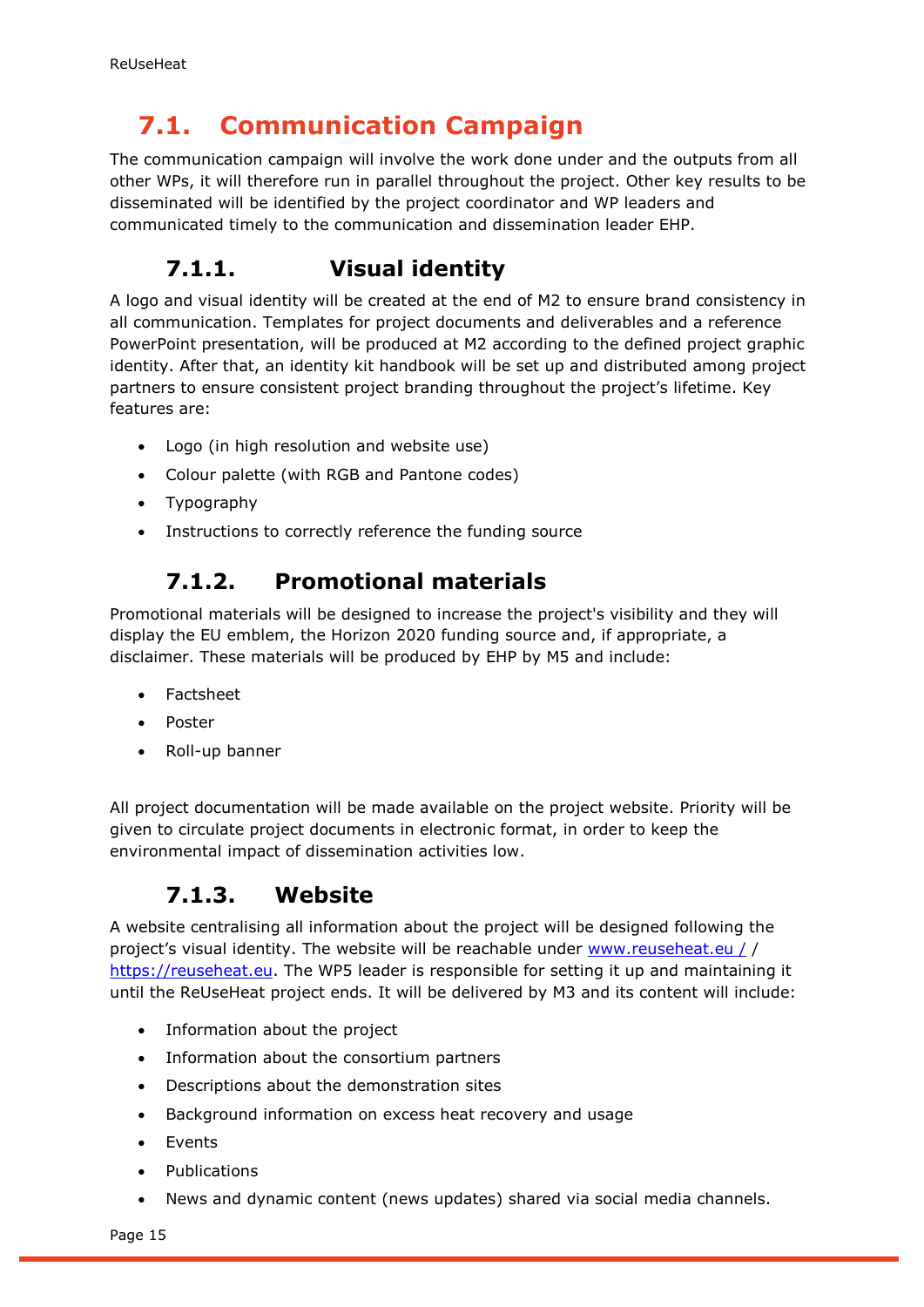EHP will initiate a web-linking strategy with partner organisations and projects to raise the profile of the project. The website will be available in English and remain online at least two years after the end of the project.

#### **7.1.4. Social media**

<span id="page-15-0"></span>A social media strategy to share results with online communities: scientific, policy, business and local end-users will be set up by M3 including a Twitter account and other targeted social media activities. The dedicated Twitter handle is **@ReUseHeat** and it will be used to communicate about the project regularly and when relevant try to redirect followers back to the website to boost traffic.

@ReUseHeat [\(https://twitter.com/ReUseHeat\)](https://twitter.com/ReUseHeat) will follow key users who are active in the debate on energy, district heating and other related projects. Project partners will also promote the ReUseHeat project via their Twitter accounts and retweet information from @ReUseHeat regularly. A recommended hashtag has been created **#ReUseHeat** and other recommended hashtags have been defined, including **#excessheat #districtheating #districtenergy #SmartCities #energyefficiency #H2020Energy #ResearchImpactEU**.

#### **7.1.5. Newsletter**

<span id="page-15-1"></span>The website will feature a newsletter 'sign-up' option for visitors who would like to receive regular project updates. To create a mailing list network, the partners will give input on potentially interested stakeholders that will be invited to sign up (ppt-in) to the ReUseHeat newsletter according to the ethics deliverable of the project that is due in M6.

The ReUseHeat mailing list will be managed by EHP who will also coordinate the biannual newsletters, in compliance with the legal framework according to the ethics document.

The content will be drawn from project updates and any other relevant information linked to the theme of ReUseHeat. A professional emailing solution will be used for sending out the newsletter in order to monitor and maintain the mailing list. Stakeholder groups will be segmented and regular analysis will be carried out on newsletter results (opens and clicks) to optimise the impact.

All issues will be accessible on the website. They will also be announced and distributed via the social media channels and through the partners' networks.

### **7.1.6. Press activities**

<span id="page-15-2"></span>Press activities are planned to share results via scientific and specialised media such as:

- DHC+ and Euroheat & Power newsletters
- Magazines such as Cordis, EU Research and Horizon 2020 Projects

A press release announcing the launch of ReUseHeat was sent in August 2017 just before the project started (M1) in September 2017. When relevant throughout the project - key findings or key project milestones - information will be shared with journalists directly and, if relevant, written up as press releases and sent to the partners' media contacts.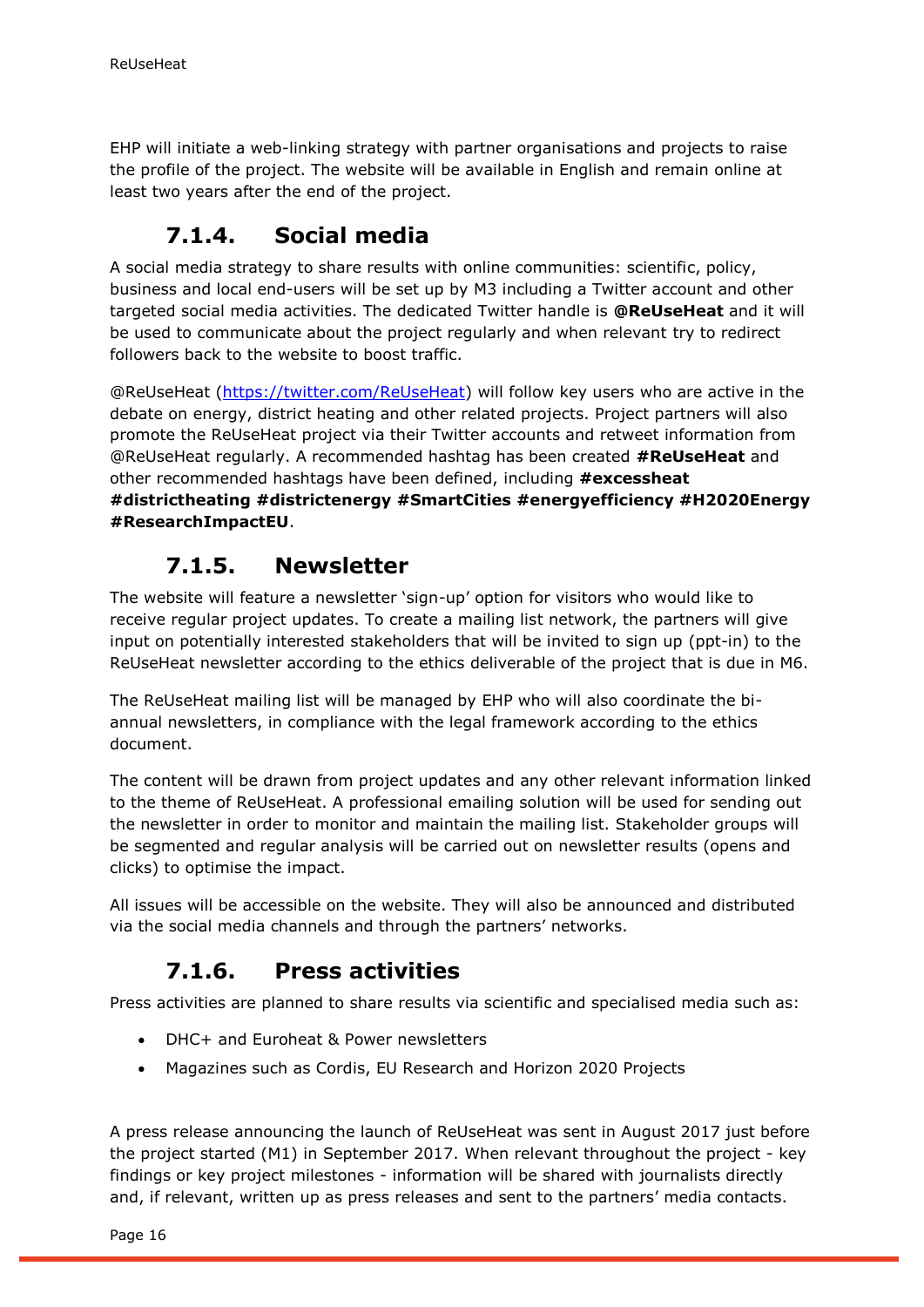# <span id="page-16-0"></span>**7.2. Events**

The ReUseHeat project will be presented at minimum four external conferences and events per year. The ReUseHeat project will additionally organise its own workshops and a final conference.

An events attendance strategy will require all partners' participation at external seminars, conferences and workshops. Partners representing ReUseHeat at events will take an active role providing information on the project at exhibition stands, giving presentations, and participating in meetings with key stakeholders.

EHP will initially set up a list of relevant events that will be regularly updated with input from the other project partners. The list will include:

- Responsible Partner
- Date
- Event name and location
- Type/topic of presentation or other contribution
- Target group/participants
- Number of Participants
- Objective of the event
- Outcomes following participation
- Link to presentation or event if available

Identified potentially interesting events at EU and national level include:

- EU Sustainable Energy Week
- 4DH Conference
- European Week of Regions and Cities
- Euroheat & Power Conference and Congress
- AGFW conferences, e.g. EnEff
- Innovative City (Nice)
- Sustainable Places Conference
- IEA conference and events

## <span id="page-16-1"></span>**7.3. Cooperation with other EU projects**

ReUseHeat is closely linked to the EU projects CELSIUS and Stratego which are in their finishing phase. ReUseHeat will actively seek cooperation with them and other ongoing EU projects with the aim of disseminating findings from ReUseHeat through existing networks. ReUseHeat will provide a shared platform for knowledge exchange, creating a network that can work as valuable feedback loop and accelerate communication about research results. ReUseHeat will also have the unique possibility to communicate results on the DHC+ and Euroheat & Power homepages.

This an indicative list of projects that could potentially be interested in ReUseHeat's results:

Page 17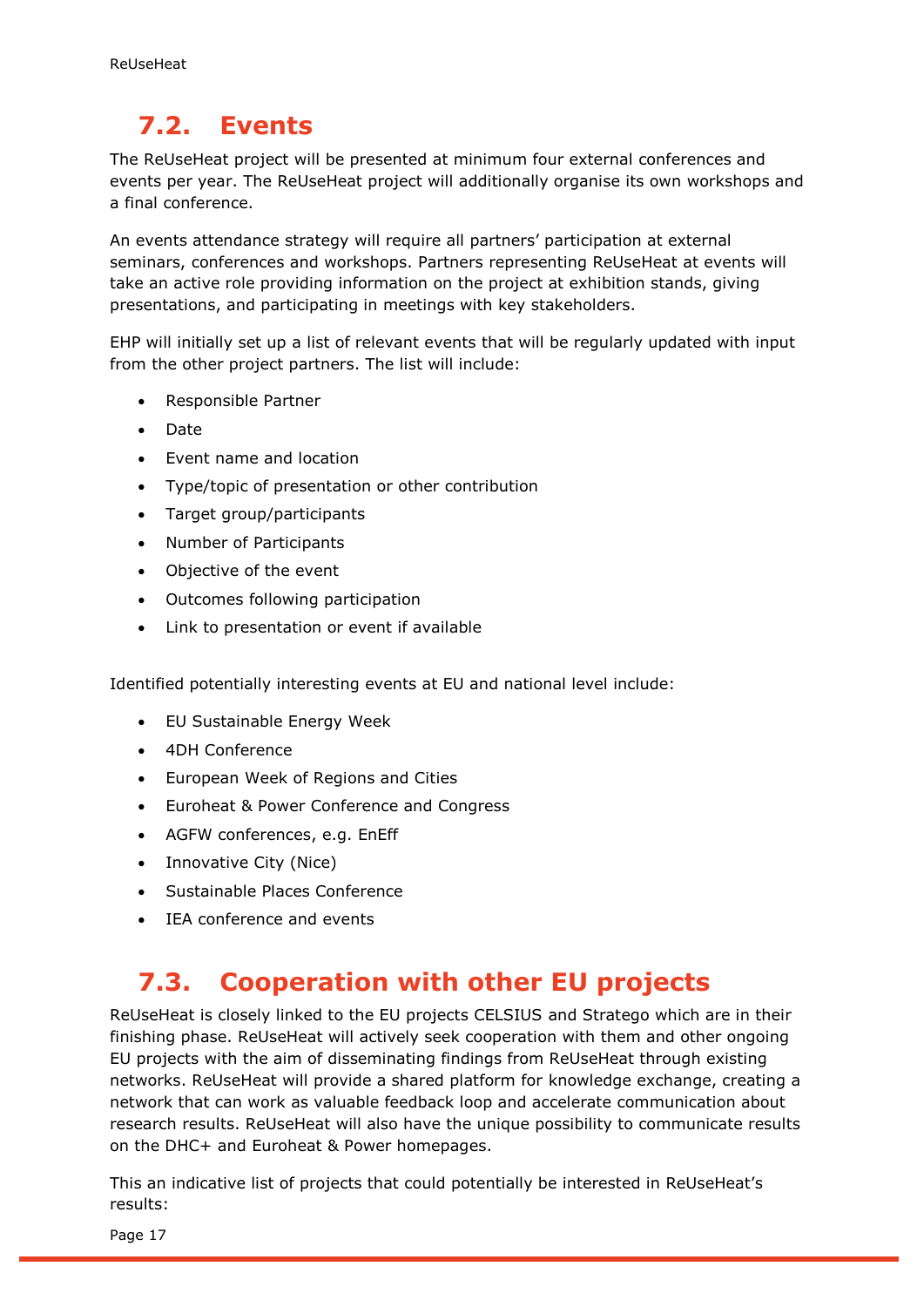- CELSIUS
- Stratego
- Heat Roadmap Europe 4
- PLANHEAT, THERMOS and HotMaps
- TEMPO
- Cool DH
- Magnitude
- Interreg project CE HEAT
- STORM

## <span id="page-17-0"></span>**7.4. Stakeholder groups**

A networking strategy to connect the consortium with existing projects, relevant policy actors and initiatives in the field for better dissemination impact will be put in place. One step will be to establish a solid stakeholder group and engagement. The work on replication, and making the solution modular (WP2-4) will provide the opportunity to communicate about the project replicators and their specific excess heat solutions.

The stakeholder group will be involved during the project to discuss specific results and exchange feedback and comments with specific reference to i) needs and interests ii) potential new projects on urban waste heat that they would like to develop and for which they would need the consortium support. Stakeholders will be contacted and involved with dedicated interviews and meetings. Contacts with the stakeholders group will also take the form of workshops set up by the project.

During the project proposal preparation phase, 26 stakeholders have committed via letters of support to closely interact with ReUseHeat. These stakeholders will be contacted to inquire if they want to be part of the stakeholder group of the project. In addition to these stakeholders, relevant parties will be added to the group of stakeholders from the networks of the ReUseHeat partners.

Moreover, a stakeholder analysis will be carried out under task 2.1. in order to define the main stakeholders which are involved in waste heat investment deployments and which is the role they take in the value chain. These results will feed into the dissemination and communication activities.

The stakeholder group will be managed by the project coordinator and a combination of interviews, round table discussions or workshops will be organised.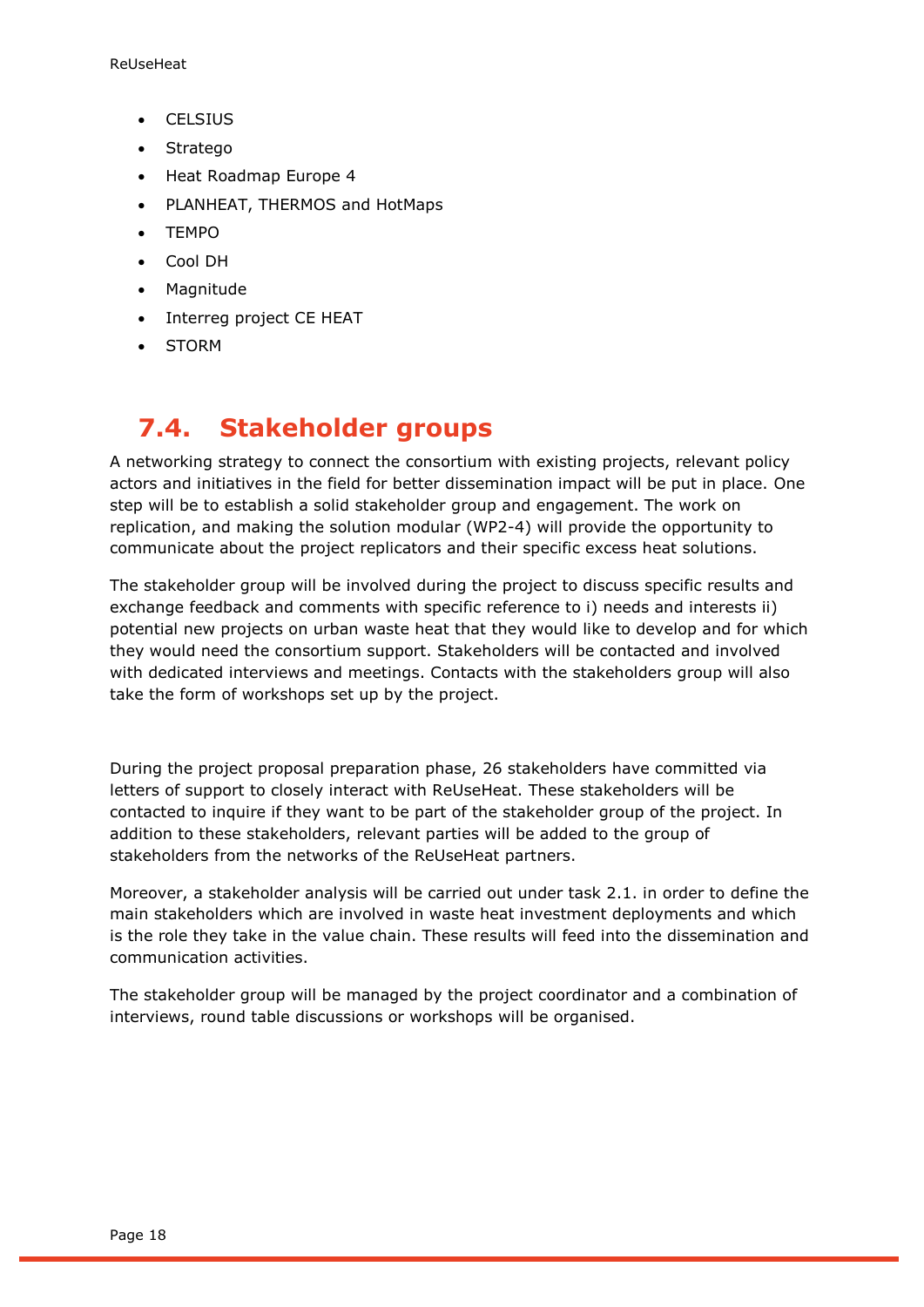| <b>Stakeholder</b>                                            |                                                                                                                      |                                                                                                                                               |                                                                                                                                                                                                                                                                                                                                                      |
|---------------------------------------------------------------|----------------------------------------------------------------------------------------------------------------------|-----------------------------------------------------------------------------------------------------------------------------------------------|------------------------------------------------------------------------------------------------------------------------------------------------------------------------------------------------------------------------------------------------------------------------------------------------------------------------------------------------------|
|                                                               | <b>Needs</b>                                                                                                         | <b>Interests</b>                                                                                                                              | <b>REUSEHEAT offers</b>                                                                                                                                                                                                                                                                                                                              |
| City Council<br>Local/<br>Regional/<br>National<br>Government | Decarbonize the energy<br>systems in urban areas<br>to meet targets set by<br><b>SEAP</b>                            | Planning low carbon heating<br>and cooling scenarios<br>Successful examples of low<br>carbon heating and cooling<br>systems                   | Knowledge from the<br>demonstrations showing the<br>benefit of urban waste heat<br>recovery for the cities.<br>Database and models<br>allowing the quantification of<br>urban waste heat which can<br>be recovered at urban level.                                                                                                                   |
| Urban waste<br>heat<br>producers                              | Operating their<br>facilities (hospitals,<br>metros, sewage<br>network, data centres)<br>at the best conditions      | Increase energy efficiency<br>and diversify sources of<br>incomes without<br>compromising their main<br>business                              | Knowledge from the<br>demonstrations showing the<br>advantages of waste heat<br>recovery.<br>Convenient business models<br>through which they can get<br>additional incomes from the<br>selling of waste heat to DH<br>and energy managers.                                                                                                          |
| Energy<br>companies                                           | Update the portfolio of<br>services to meet<br>market's evolution and<br>cities requirements at<br>affordable prices | Evaluate risk for new<br>investments<br>Set-up convenient business<br>models<br>Speed-up authorization<br>procedures<br>Deploy new projects   | Development of new business<br>models for waste heat<br>recovery investment<br>Models for risk assessment<br>Procedures to be followed for<br>getting authorization in due<br>time without delaying<br>operation<br>Replication strategies and<br>contacts for the deployment<br>of new investments (putting<br>in contact cities with<br>investors) |
| Energy<br>consultants                                         | Enhancing their<br>portfolio of consulting<br>services meeting the<br>energy market's<br>evolution                   | Develop skills and<br>competences for<br>accompanying the<br>development of new<br>projects both in the planning<br>and implementation phases | Training and handbook with<br>all the needed technical<br>knowledge                                                                                                                                                                                                                                                                                  |
| Manufacturer<br>s/<br>Technological<br>providers              | Improve the efficiency<br>of technologies to meet<br>energy market's<br>requirements at<br>affordable costs          | Understand the market<br>evolution and needs as well<br>as where technology<br>improvements are needed                                        | Interconnection of technology<br>providers with demonstrators<br>as well as new projects which<br>will be deployed through the<br>REUSEHEAT replication plan                                                                                                                                                                                         |

|  |  |  | Table 3: Needs of urban waste heat recovery stakeholders identified to date. |  |
|--|--|--|------------------------------------------------------------------------------|--|
|  |  |  |                                                                              |  |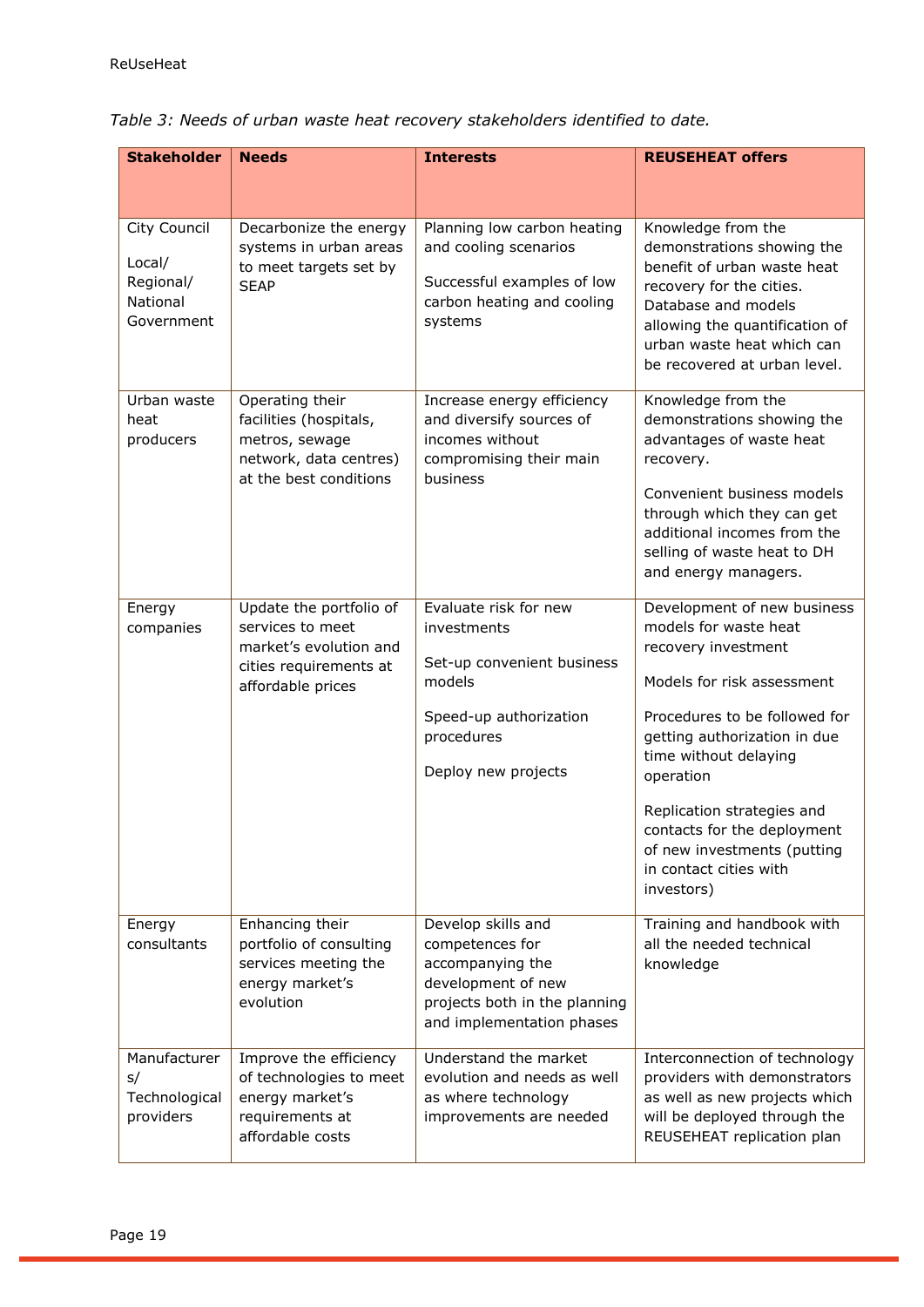| <b>Stakeholder</b>    | <b>Needs</b>                                                                  | <b>Interests</b>                                                        | <b>REUSEHEAT offers</b>                                                                                                                                                                    |
|-----------------------|-------------------------------------------------------------------------------|-------------------------------------------------------------------------|--------------------------------------------------------------------------------------------------------------------------------------------------------------------------------------------|
| Financial<br>entities | Set-up financing<br>mechanisms                                                | Understand if a new<br>investment is bankable                           | REUSEHEAT will provide<br>studies for financial donors<br>enabling them to evaluate the<br>bankability of new waste heat<br>recovery investment against<br>predefined KPIs.                |
| Research/<br>Academic | Generate new<br>knowledge                                                     | Guarantee the impact of<br>research for tackling societal<br>challenges | Identification of additional<br>improvements needed (both<br>in terms of models and<br>technologies) in urban waste<br>heat recovery field<br>stimulating additional<br>research projects. |
| End-users             | Cost efficient heating<br>with minimized,<br>negative environmental<br>impact | Improved local environment<br>(air quality, health,<br>recreation)      | Competitive heating solution,<br>decarbonized local<br>environment                                                                                                                         |

# <span id="page-19-0"></span>**7.5. Dissemination**

### **7.5.1. Journal articles & conferences**

<span id="page-19-1"></span>Dissemination at scientific level will include high-impact factor publishing in free and/or open access peer-reviewed journals, led by the project's academic partners. It is foreseen to publish articles in international journals as well as presenting the ReUseHeat outcomes at conferences.

At least three scientific papers will be written for peer reviewed journals. The articles will be submitted at least by M42. Furthermore, the ReUseHeat project will be presented at minimum three scientific conferences.

### **7.5.2. Handbook**

<span id="page-19-2"></span>The book will be promoted as the main outcome of the ReUseHeat project. In the handbook information on best practices of urban waste heat recovery investments will be condensed. The handbook will be made available and shared via:

- Project website.
- Networks of the sister projects.
- Network of the consortium partners.
- Network of the advisory board members.
- The handbook will remain downloadable on the DHC+ Technology Platform project page to ensure that the project knowledge can still be used well after the end of the ReUseHeat project.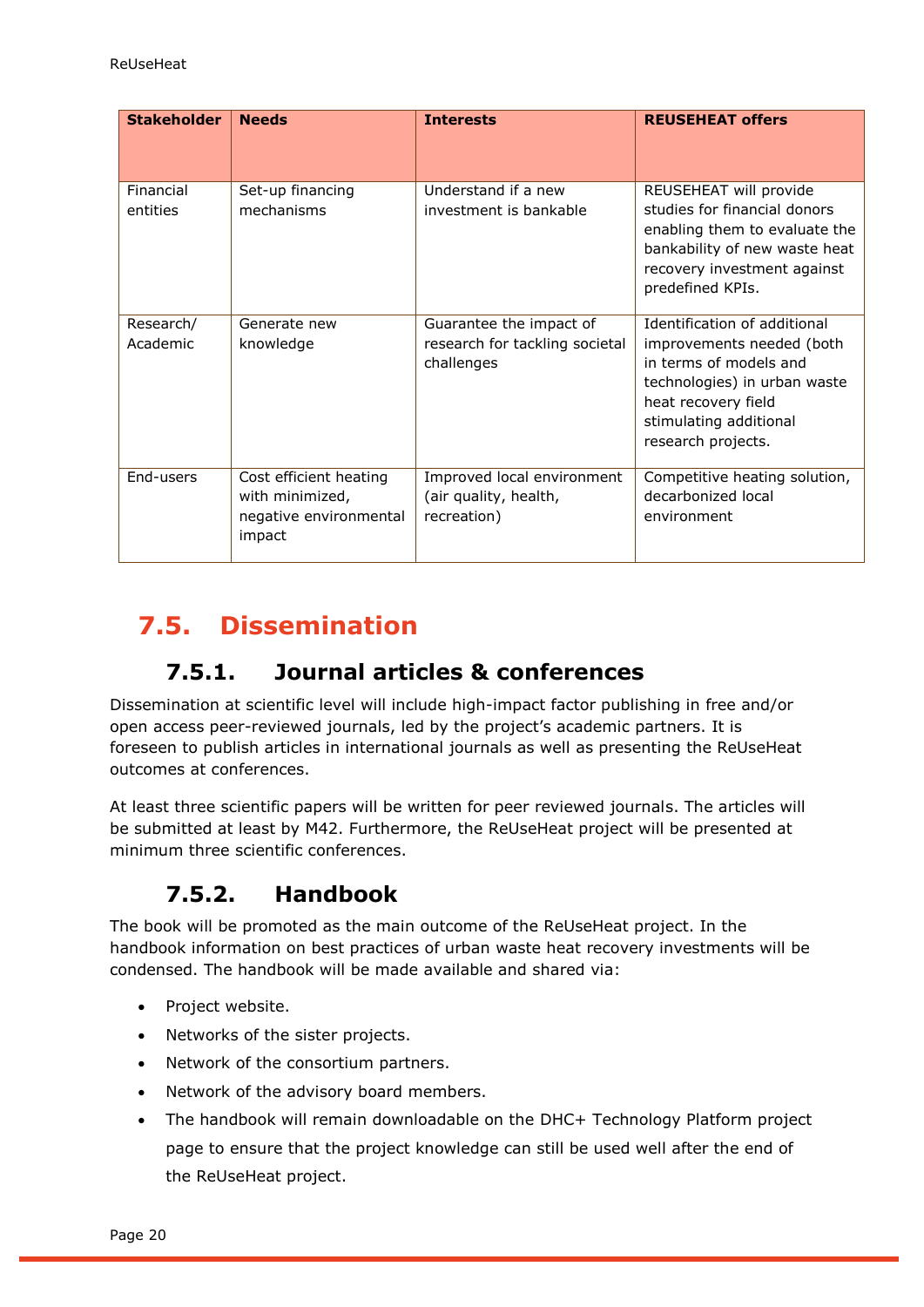The handbook will be promoted as widely as possible. In this WP the dissemination of the handbook will be complemented by workshops with policy makers at the EU level organised by EHP. Apart from being disseminated, implementation of the handbook contents must be facilitated. This is achieved by training courses in the WP addressing exploitation of results and replicability.

### **7.5.3. Workshops**

<span id="page-20-0"></span>The uptake of ReUseHeat solutions by policy stakeholders at the EU level and exchange of experiences with other related projects will be stimulated through workshops. Two half day workshops will take place with related projects to gain feedback on the ReUseHeat research results (M24 and M36). Moreover, two half day policy workshops are planned to inform EU level decision-makers about the potential of waste heat investments (M24 and M36).

The expertise of WP5 leader, EHP, in this field will be fully exploited and the workshops are foreseen to take place in Brussels.

### **7.5.4. Presenting final results and major outputs**

<span id="page-20-1"></span>A ReUseHeat final conference to raise awareness and disseminate the project's excellence will be organised to ensure it has the greatest level of impact. The milestone event (M44) will be organised to present the project's final results and major outputs.

During this event, there will be dedicated sessions targeting the industry, local stakeholders and interested citizens to ensure maximum uptake of the ReUseHeat solutions. The handbook will be presented during a hands-on session on how to use it and the developed business models will be presented during a dedicated session.

The event organised by the task leader will target all possible beneficiaries of the project such as private companies, local authorities, public institutions, investors and NGOs. The event format will leverage on WP5 leader expertise in organising such events and will be planned in conjunction with major events on district energy.

### **7.5.5. Communication with European Commission**

<span id="page-20-2"></span>A timely communication with the Project Officer at the European Commission and policy level will be of essence to ensure that ReUseHeat will be present at DG Energy and EASME large-scale events and focused thematic workshops, such as the Energy Efficiency Days and the EU Sustainable Energy Week.

By doing so, the consortium aims to create political acceptance of the important role district heating and cooling systems and waste heat utilisation can have in the EU's present and future energy systems. It will therefore strive for a supportive policy, legislative and regulatory framework in EU and beyond.

## <span id="page-20-3"></span>**7.6. Advisory board**

The objective of setting up an advisory board and stakeholders group is to establish:

• An advisory board for reviewing specific task deliverables, ensuring their practical consistency and accordance with real world problems.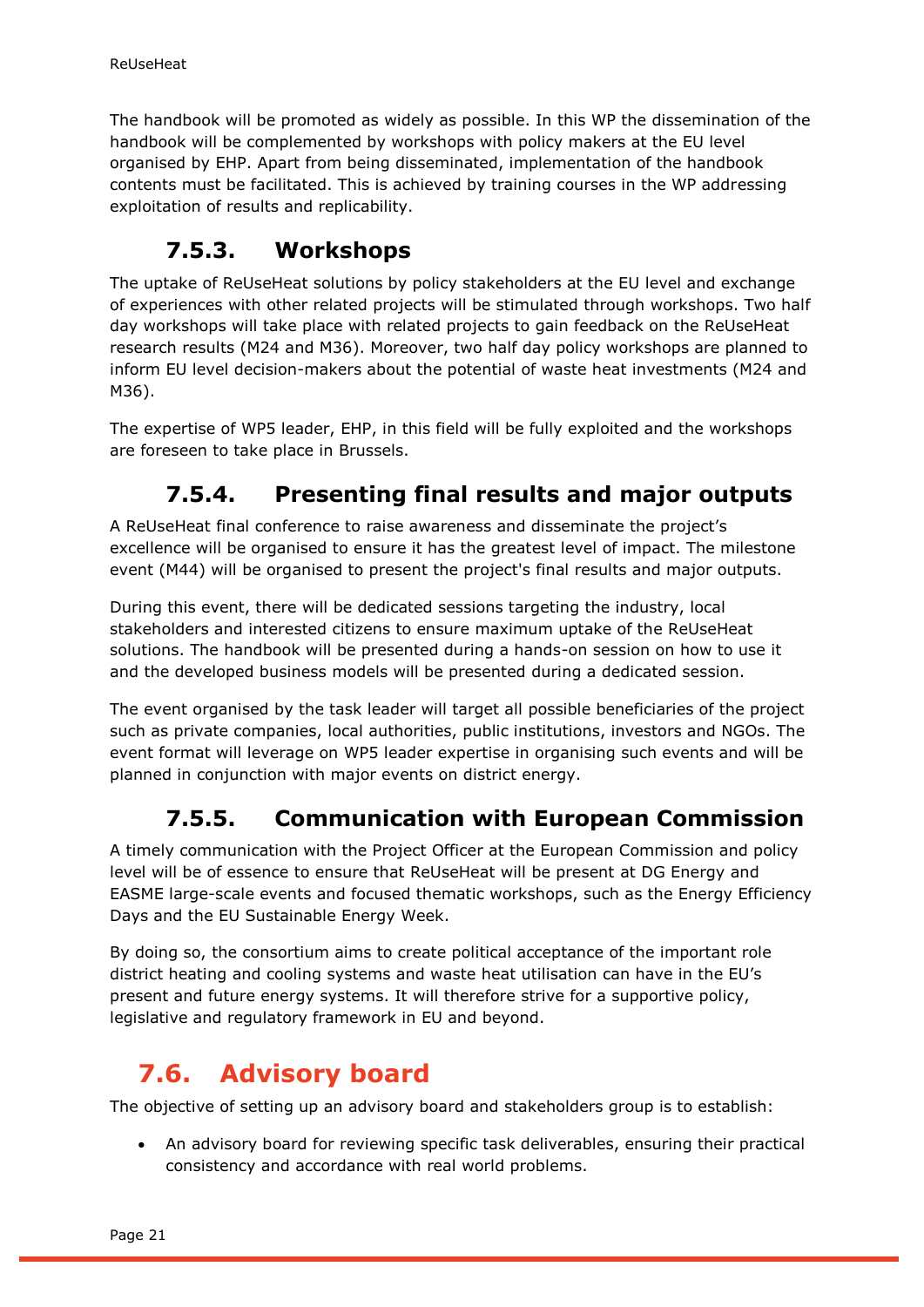The project will be supported by an Advisory Board with relevant experience to the work of ReUseHeat. It will be set-up during the first six months of the project and represent end-users, energy companies, technology providers, district heating and cooling operators, regulatory bodies, financial institutions, researchers and municipalities.

The advisory board will be involved during the project and consulted to evaluate the specifications and the achievements, and to give guidance for future work in the project.

The City of Gothenburg, Halmstad University, Vattenfall, A2A, Danfoss and the financial institution Caja rural de Soria have already expressed their interest to endorse the Advisory Board by signing Letters of Endorsement.

The coordinator will manage the Advisory Board.

# <span id="page-21-0"></span>**8. Timeline and Calendar**

The timeline of the different communication activities is described in the ReUseHeat communication chart below according to the different phases (awareness, engagement, forward-looking and sustainability phases).

| <b>DISSEMINATION &amp;</b><br><b>COMMUNICATION</b><br><b>ACTIVITIES</b>        | <b>CHANNELS AND</b><br><b>SUPPORTS</b> | <b>COMMUNICATION TARGETS</b>                                                                                |
|--------------------------------------------------------------------------------|----------------------------------------|-------------------------------------------------------------------------------------------------------------|
| <b>AWARENESS PHASE (M1 - M10)</b>                                              |                                        |                                                                                                             |
| Design of the project identity<br>(including acknowledgement<br>of EU funding) | Project logo                           | Project logo agreed by all partners at<br>M <sub>2</sub>                                                    |
|                                                                                | Project templates                      | Templates (deliverables, reports)<br>validated by the consortium at M2                                      |
|                                                                                | Reference PowerPoint                   | Initial version of project presentation<br>validated by the consortium at M5 $+$<br>regular updates         |
| Set up of the online<br>communication channels                                 | Website                                | Website for general public launched at<br>M <sub>3</sub>                                                    |
|                                                                                | Social media (Twitter)                 | Twitter account to general public set<br>up at M3, with at least 200 followers<br>at $M10 +$ weekly updates |
| Announcement of the project                                                    | Press release                          | Press release announcing the launch<br>at M2                                                                |
|                                                                                | e-Newsletter                           | Issue 1 of the project e-Newsletter at<br>M <sub>6</sub>                                                    |

*Table 4: ReUseHeat Dissemination and Communication chart*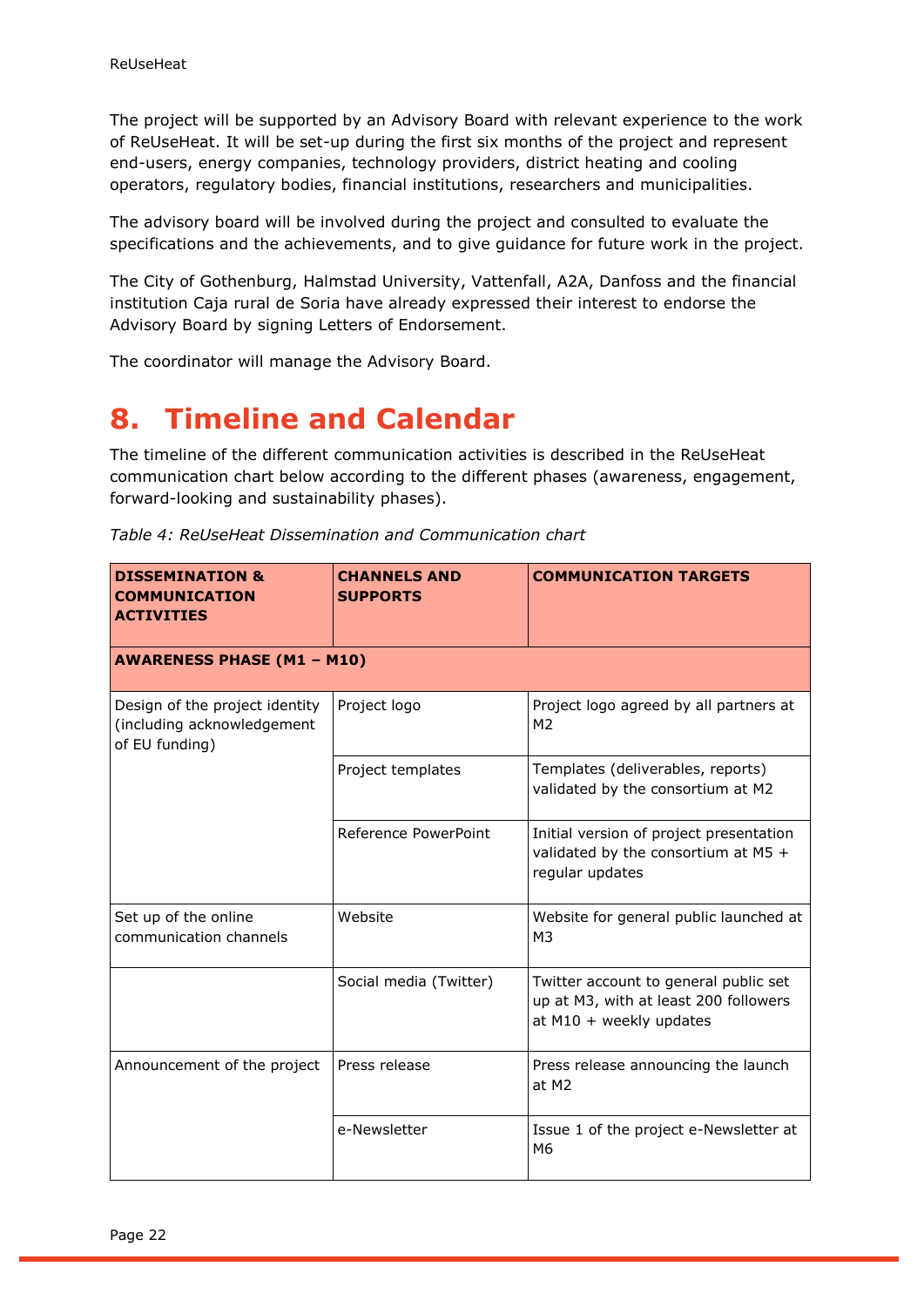| Production of the project<br>promotional material                                | Roll-up banner                                   | Delivered at M5                                                                                                          |
|----------------------------------------------------------------------------------|--------------------------------------------------|--------------------------------------------------------------------------------------------------------------------------|
|                                                                                  | Poster                                           | Delivered at M5                                                                                                          |
|                                                                                  | <b>Brochure</b>                                  | Delivered at M5, 500 copies to<br>distribute at events etc.                                                              |
| <b>ENGAGEMENT PHASE (M11 - M36)</b>                                              |                                                  |                                                                                                                          |
| Organisation of activities<br>addressed to engage in<br>exchanges with end-users | Workshops                                        | Regular workshops and trainings                                                                                          |
| Mass media campaign                                                              | News sites and websites                          | Articles on project outcomes (at least<br>4 per year) on BuildUp, EU<br>Researcher, etc., at least 12 articles<br>by M36 |
|                                                                                  | Magazines/newspaper                              | Non-scientific articles (at least 1 per<br>year)                                                                         |
| Scientific results<br>dissemination                                              | Scientific peer-reviewed<br>open access journals | 1 scientific publication per year                                                                                        |
| Promotion through the project Website<br>communication channels                  |                                                  | Website updates of content $+$ monthly<br>news                                                                           |
|                                                                                  | e-Newsletter                                     | Issue 2 at M12, issue 3 at M18, issue<br>4 at M24                                                                        |
|                                                                                  | Social media                                     | At least nº 300 followers at M36 +<br>weekly updates                                                                     |
| <b>FORWARD LOOKING PHASE (M36 - M48)</b>                                         |                                                  |                                                                                                                          |
| <b>Explanation of future</b><br>prospects (use in policy and<br>future research) | Website                                          | Website main results and outcomes<br>section launch at M40                                                               |
|                                                                                  | e-Newsletter                                     | Issue 5 at M30, issue 6 at M36                                                                                           |
|                                                                                  | News sites and websites                          | Articles on project outcomes (at least<br>4 by M48) BuildUp, EU Researcher,<br>etc.                                      |
| Scientific results<br>dissemination                                              | Scientific peer-reviewed<br>open access journals | Minimum 3 scientific publications by<br>M48                                                                              |
| High visibility of the<br>interactions and inputs<br>received from EU citizens   | Social media                                     | At least 500 followers at M48 +<br>weekly updates                                                                        |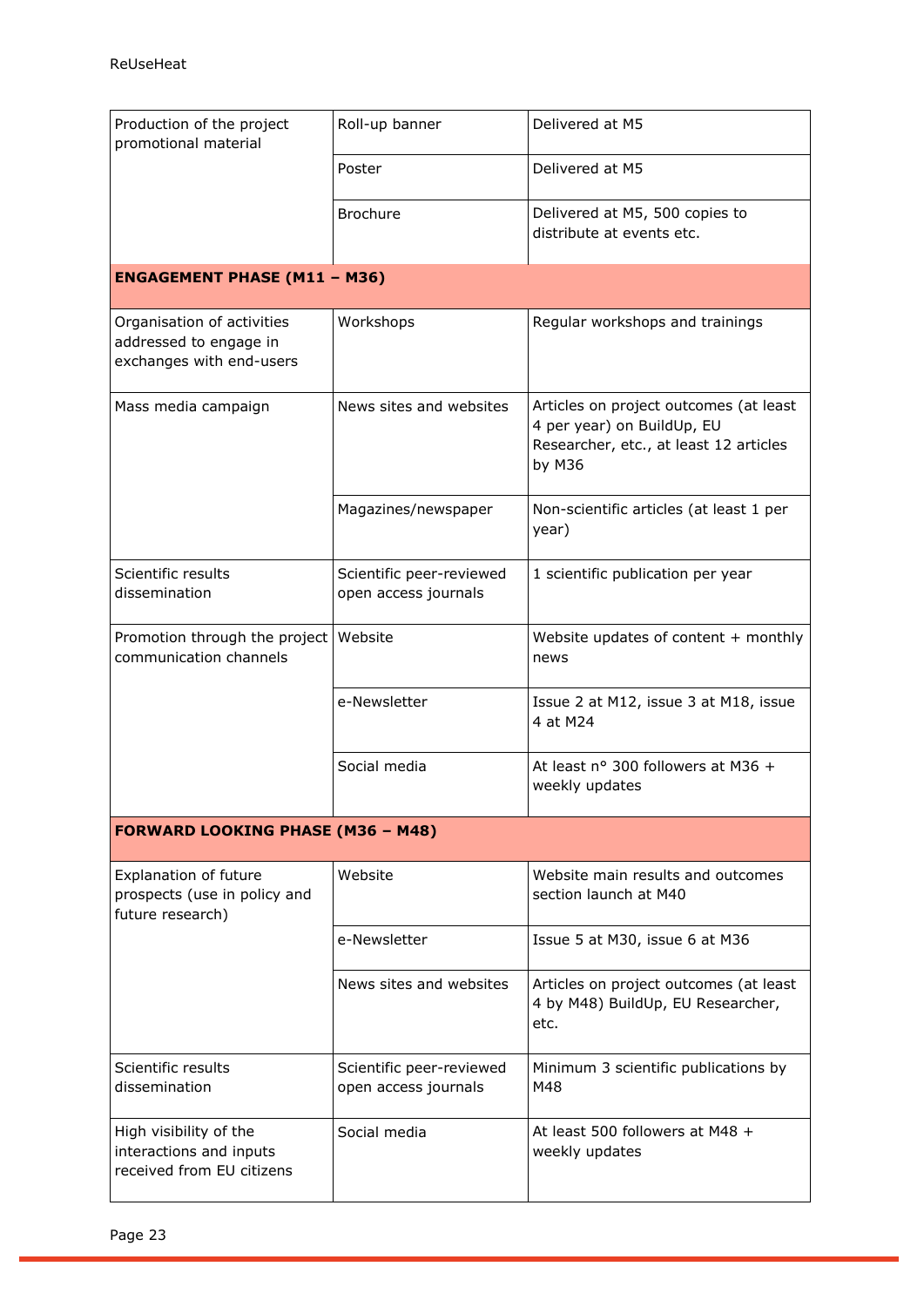| SUSTAINABILITY PHASE (after the end of the grant period) |  |
|----------------------------------------------------------|--|
|----------------------------------------------------------|--|

| l Maintenance of the<br>communication channels after<br>the project end | ReUseHeat website | Online at least 2 years after the grant<br>period; project results available on<br>EHP website in parallel and beyond<br>that period |
|-------------------------------------------------------------------------|-------------------|--------------------------------------------------------------------------------------------------------------------------------------|
|                                                                         |                   |                                                                                                                                      |

## <span id="page-23-0"></span>**9. Roles, management and procedures**

The DP will help to highlight the communication levels (EU/national/regional) and the responsibilities and roles attributed to each partner under WP5. It will be implemented from M1 to M48.

EHP will lead WP5 and will be in charge of all communication and dissemination activities of the project. With the exception of CSTB, all other partners will support the communication and dissemination activities.

## <span id="page-23-1"></span>**9.1. Dissemination and Replication Committee**

To vouch for efficient dissemination and replication of ReUseHeat results, a dissemination and replication committee (DRC) is established. It coordinates all contacts towards the ReUseHeat stakeholders and manages the dissemination, communication and replication activities addressed to the target audiences, including the media (web, TV, newsletters, etc.). DRC is chaired by EHP, the expert in communication in ReUseHeat. It is composed by the partner consolidating the handbook (IVL), the partner responsible for the exploitation and dissemination of results (DAPP), the PC and other partners that are deemed relevant. The DRC reports to the GA and all concepts regarding project strategy and optimisation activities in regards to dissemination and training has to be approved by the GA. The DRC will have quarterly meetings using modern communication media.

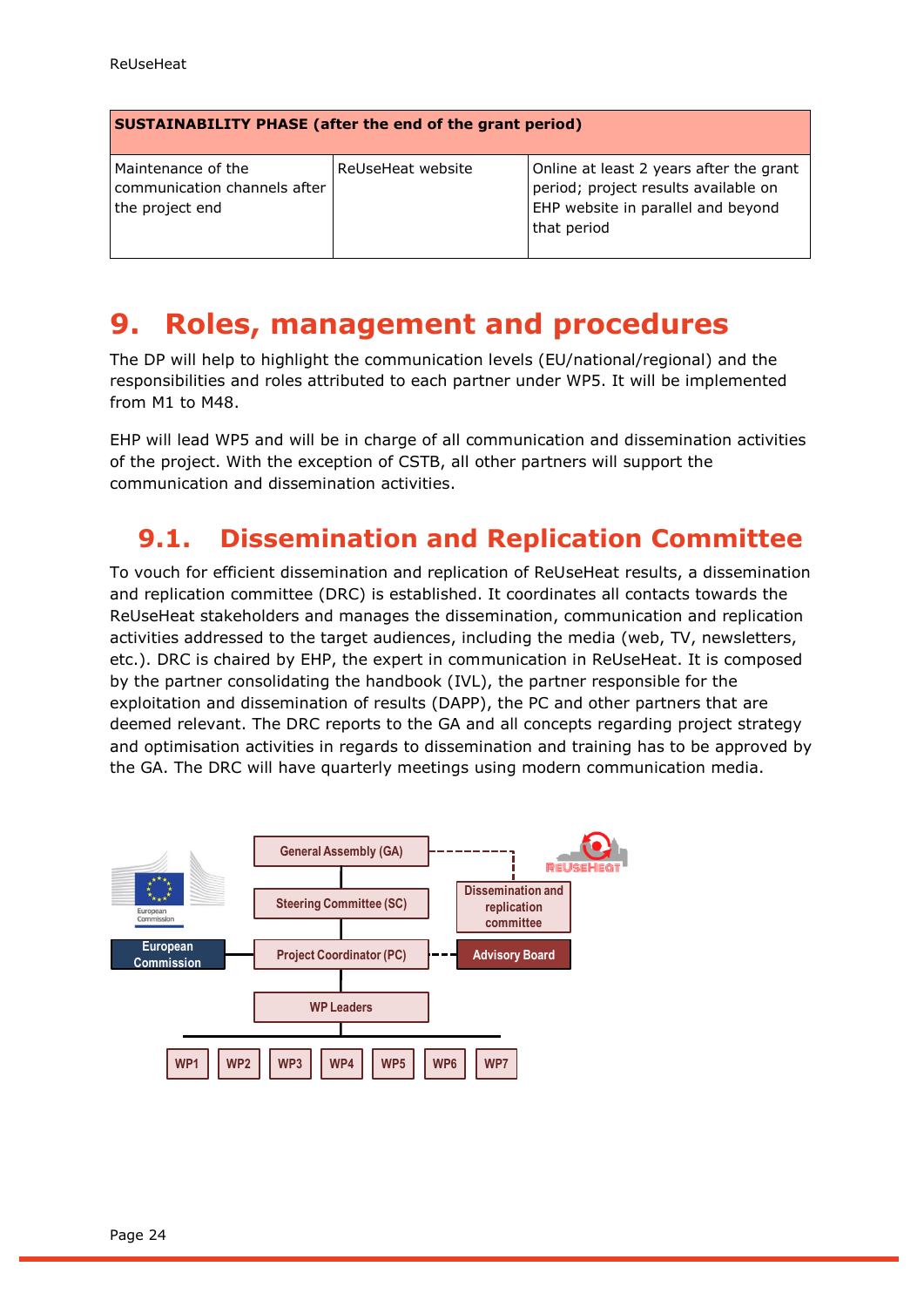#### *Table 5: Tasks of WP5*

| <b>TASK</b>                                                       | <b>TASK LEADER</b> |
|-------------------------------------------------------------------|--------------------|
| 5.1. Communication Campaign                                       | EHP                |
| 5.2. Dissemination                                                | ALL                |
| 5.3.- Advisory Board and Stakeholders group set-up and engagement | IVL, ALL           |

# <span id="page-24-0"></span>**10. Evaluation and Monitoring**

The ReUseHeat project dissemination and communication strategy is laid out in its DP and the report on dissemination and communication activities, which will be updated continuously throughout the project.

Evaluation is an important part of the communication and dissemination strategy. The WP leader, EHP, will make sure that all activities will be evaluated in relation to the objectives and deliverables set up. Evaluation will take place to guarantee both timeliness and quality of communications but also their effectiveness. Thanks to the results of the evaluation, if necessary the dissemination and communication strategy can be adjusted and lessons will feed into the next wave of communication.

Reports on dissemination and communication activities are due in months 12, 24, 36 while the final report is due in month 46.

In order to measure the quality and success of the ReUseHeat communication and dissemination efforts, a continuous monitoring of deliverables and other quantitative results will be done. Whenever required, the ReUseHeat partners will thus be able to make adjustments.

| <b>DISSEMINATION /</b><br><b>COMMUNICATION EFFORT</b>   | <b>EXPECTED RESULT</b>                                                                                                                           | <b>DELIVERABLE(S)</b><br>IF EXISTENT &<br><b>STATUS</b> |
|---------------------------------------------------------|--------------------------------------------------------------------------------------------------------------------------------------------------|---------------------------------------------------------|
| Dissemination and<br>Communication Plan                 | Dissemination Plan ready by M2                                                                                                                   | D5.1.                                                   |
| Report on dissemination and<br>communication activities | Report on dissemination and<br>communication activities M12, M24 and<br>M36<br>Final report on dissemination and<br>communication activities M46 | D5.2.<br>D5.3.                                          |
| Project logo                                            | Project logo agreed by all partners at M2                                                                                                        | D5.4.                                                   |

*Table 6: deliverables and expected quantitative results for each communication and dissemination tool and activity.*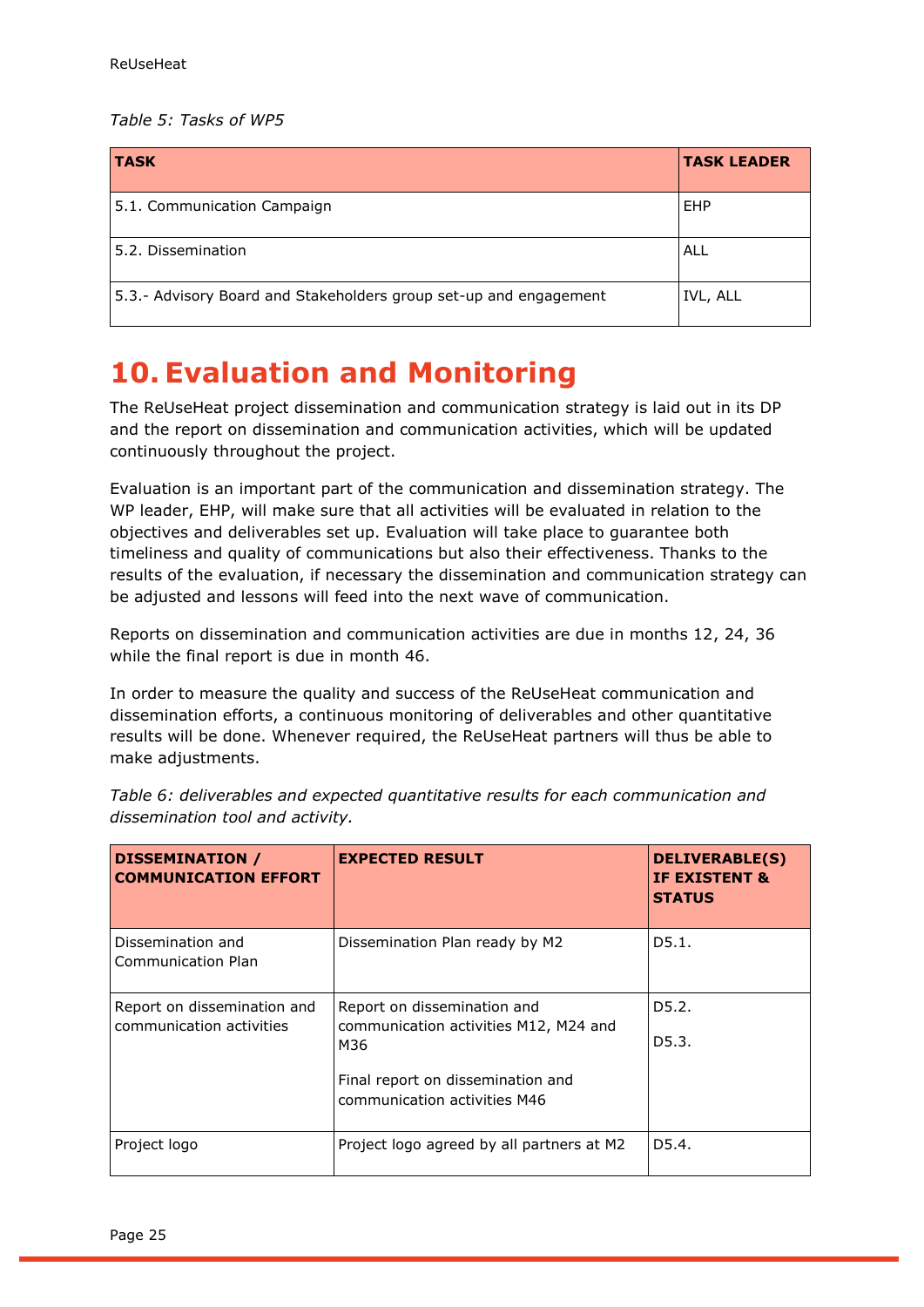| Project templates                                                                                          | Templates (deliverables, reports) validated<br>by the consortium at M5                                                            | D5.4. |
|------------------------------------------------------------------------------------------------------------|-----------------------------------------------------------------------------------------------------------------------------------|-------|
| Reference PowerPoint                                                                                       | Initial version of project presentation<br>validated by the consortium at $M5 +$<br>regular updates                               | D5.4. |
| Website                                                                                                    | Website for general public launched at M3.                                                                                        | D5.5. |
|                                                                                                            | Monthly news.                                                                                                                     |       |
|                                                                                                            | Website main results and outcomes section<br>launch at M40                                                                        |       |
|                                                                                                            | Online at least 2 years after the grant<br>period; project results available on EHP<br>website in parallel and beyond that period |       |
| Social media (Twitter)                                                                                     | Twitter account to general public set up at<br>M3, with at least 200 followers at M10 +<br>weekly updates                         |       |
|                                                                                                            | At least nº 300 followers at M36 + weekly<br>updates                                                                              |       |
|                                                                                                            | At least 500 followers at M48 + weekly<br>updates                                                                                 |       |
| Press release                                                                                              | Press release announcing the launch at M2                                                                                         |       |
| e-Newsletter                                                                                               | Issue 1 of the project e-Newsletter at M6,<br>issue 2 at M12, issue 3 at M18, issue 4 at<br>M24, issue 5 at M30, issue 6 at M36   |       |
| Roll-up banner                                                                                             | Delivered at M5                                                                                                                   | D5.6. |
| Poster                                                                                                     | Delivered at M5                                                                                                                   | D5.6. |
| <b>Brochure</b>                                                                                            | Delivered at M5, 500 copies to distribute at $\vert$ D5.6.<br>events etc.                                                         |       |
| Two workshops with<br>complementary EU projects<br>and two workshops with<br>policy makers on the EU level | Attendance of at least 30 people to each of<br>the workshops organised by ReUseHeat                                               |       |
| Regular workshops and<br>trainings                                                                         |                                                                                                                                   |       |
| News sites and websites                                                                                    | Articles on project outcomes (at least 4 per<br>year) on BuildUp, EU Researcher, etc., at<br>least 12 articles by M36             |       |